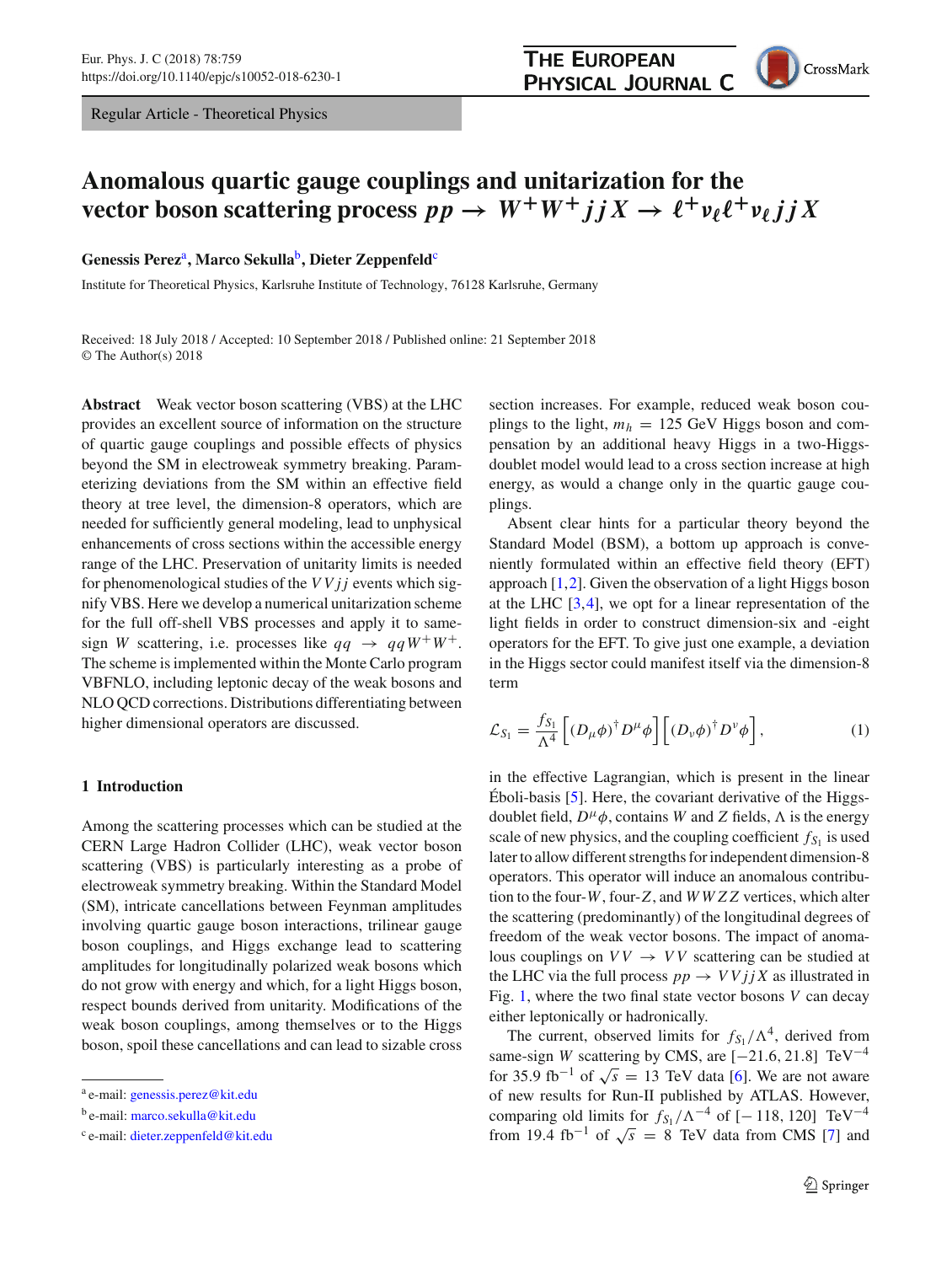

<span id="page-1-0"></span>**Fig. 1** Vector boson scattering contribution to the process  $pp \rightarrow$  $W^+W^+$ *j j X* 

[-960, 960] TeV<sup>-4</sup> from 20.3 fb<sup>-1</sup> of  $\sqrt{s}$  = 8 TeV data from ATLAS [\[8](#page-13-7)], one observes a substantial difference in precision.<sup>[1](#page-1-1)</sup> This difference is mainly due to the different high-energy extrapolation of the EFT ansatz in the generation of BSM Monte-Carlo events. The EFT is only valid up to a certain energy scale  $\Lambda_{\text{valid}} < \Lambda$ , where the operator product expansion breaks down. However, the experiment is only sensitive to the ratio  $f_{S_1}/\Lambda^4$  and the scale  $\Lambda$ is a priori not known. Using just the EFT as input for the generation of Monte Carlo data will usually overshoot any result allowed by perturbative unitarity in the high energy region. Naturally this will result in more stringent limits for the EFT-coefficients. CMS is using this approach in presenting their limits. ATLAS on the other hand is using the T-matrix  $[12, 13]$  $[12, 13]$  unitarization scheme to provide a theoretically consistent description of the high energy region, where unitarity would otherwise be violated, with a proper interpolation to the low energy EFT. T-matrix unitarization leads to lower generated event rates for a given  $f_{S_1}/\Lambda^4$ , which leads to weaker limits for this Wilson coefficient.

The effect is demonstrated in Fig. [2,](#page-1-2) where we compare the  $W^+W^+$  invariant mass distribution expected with the current CMS limit  $F_{S_1} = f_{S_1}/\Lambda^4 = 21.8 \text{ TeV}^{-4}$  for a naive EFT description (dashed pink), with a T-matrix unitarized [\[12\]](#page-14-0) prescription, with larger coupling  $F_{S_1} = 60 \text{ TeV}^{-4}$ , which will give the same fiducial cross section (solid orange histogram). Also shown are the SM expectation (solid black) and the naive EFT expectation for the larger coupling of 60 TeV<sup> $-4$ </sup> (dashed brown), which agrees with the T-matrix unitarized expectation only at small invariant masses. In the energy range above  $M_{WW} \approx 1500 \text{ GeV}$ , an  $\mathcal{L}_{S_1}$  induced excess above the orange  $F_{S_1} = 60 \text{ TeV}^{-4}$  curve violates unitarity, i.e. it is unphysical, and should therefore not be considered to estimate EFT coefficients. This is quite general:



<span id="page-1-2"></span>**Fig. 2** Differential cross section as a function of the invariant mass  $m_{VV}$  of the weak vector bosons for  $pp \rightarrow \ell^+ \nu_\ell \ell^+ \nu_\ell j j X$ . The solid black line represents the SM, while the dashed pink and dashed brown lines show the EFT cross section for the  $F_{S1} = f_{S1}/\Lambda^4$  anomalous coupling. The solid orange line shows the T-matrix unitarized curve with the same fiducial cross section as the pink pure EFT curve. Cuts defining the fiducial region are given in Eq. [\(34\)](#page-8-0)

a pure effective Lagrangian/anomalous coupling analysis of LHC observables, with a finite set of terms in the effective Lagrangian, is insufficient in practice because the unbounded growth of amplitudes with energy typically corresponds to unitarity violation within the energy reach of the LHC. We thus need a general and versatile unitarization procedure for the naive EFT amplitudes at high momentum transfers, which smoothly interpolates to the pure EFT description well below  $\Lambda$ valid.

In order to analyze *VVjj* production data, any unitarity considerations for  $VV \rightarrow VV$  scattering must be extrapolated from on-shell bosons to the space-like incoming and time-like outgoing virtualities of the vector bosons which is implicit in the kinematics of Fig. [1.](#page-1-0) As we shall see, this extrapolation will require a few additional assumptions and will induce some model dependence. To obtain predictions which are compatible with unitarity, the T-matrix unitarization prescription can be used. So far, however, an implementation of this scheme is only available for a small number of effective Lagrangian operators for VBS due to the difficulty to handle VBS with arbitrarily polarized off-shell vector bosons in the full *VVjj* production process [\[12](#page-14-0)[,13](#page-14-1)]. In this paper, we introduce a variant of the T/K-matrix unitarization scheme  $[12,14]$  $[12,14]$ , called  $T_u$  unitarization below, for general combinations of operators within VBS, for arbitrary space-like virtualities of the incoming vector bosons, and describe its implementation in the Monte Carlo generator VBFNLO [\[15](#page-14-5)[–17\]](#page-14-6).

<span id="page-1-1"></span><sup>&</sup>lt;sup>1</sup> The limit in Ref. [\[8\]](#page-13-7) is determined with coefficients  $\alpha_4$ ,  $\alpha_5$  of the nonlinear basis defined in [\[9](#page-13-8)]. We used the conversion given in [\[10](#page-14-2)[,11](#page-14-3)] to transform these into limits of the linear Éboli basis.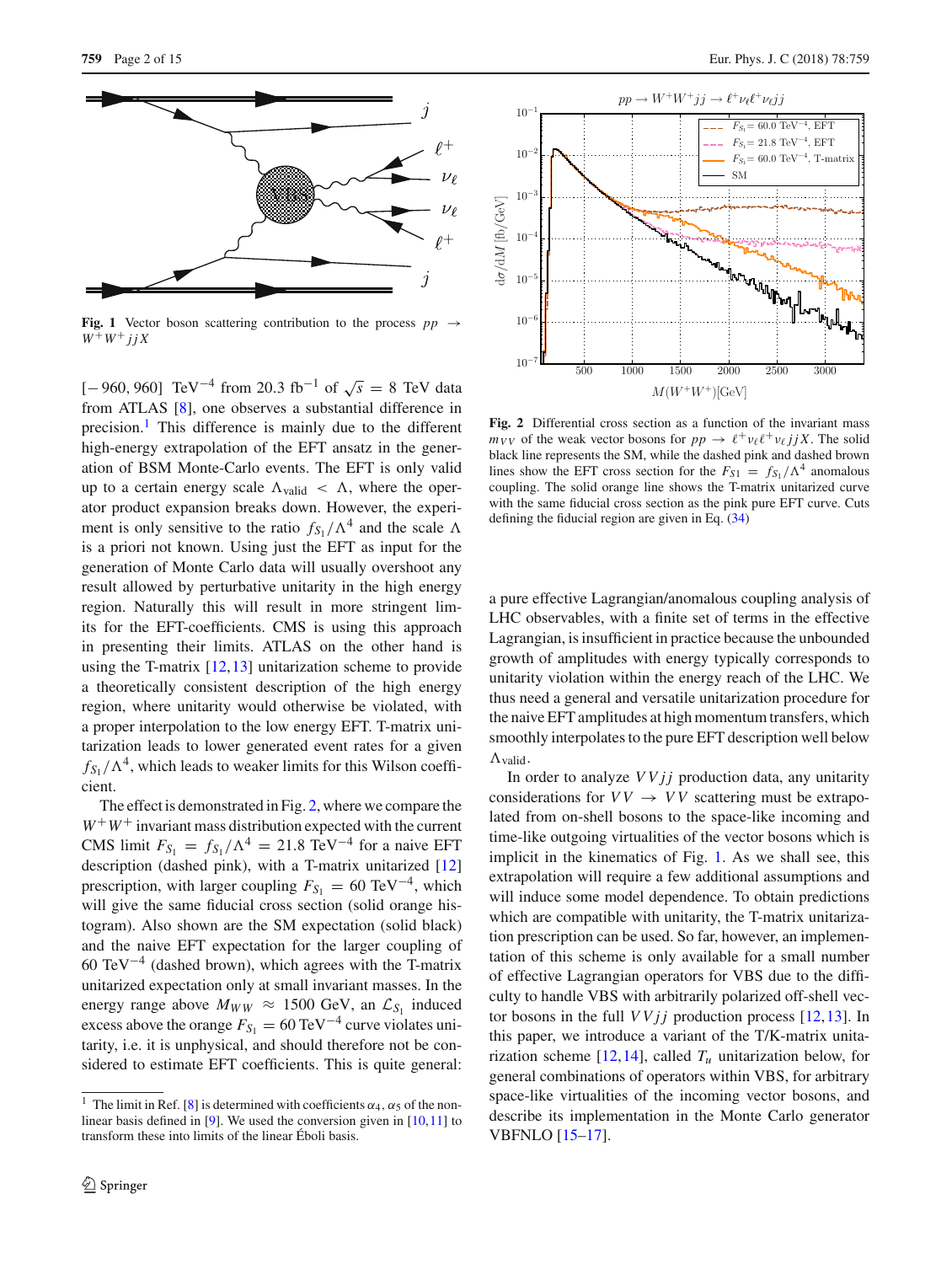The paper is organized as follows. We introduce the full set of bosonic dimension-8 operators with a list of current experimental limits in Sect. [2.](#page-2-0) In Sect. [3,](#page-3-0) we first consider how unitarity relations can be extended to off-shell VBS processes. Beyond the definition of off-shell polarization vectors, this entails partial wave decomposition for off shell sub-amplitudes for  $VV \rightarrow VV$  scattering and its fast numerical implementation. The  $T_u$  unitarization model, which we have implemented in VBFNLO for same-sign *W* scattering, is introduced in Sect. [3.3.](#page-7-0) Section [4](#page-8-1) is devoted to numerical results for same-sign *W*-scattering, i.e the process  $pp \rightarrow W^+W^+ jjX \rightarrow \ell^+ \nu_{\ell} \ell^+ \nu_{\ell} jjX$  at NLO QCD precision, which is now implemented in VBFNLO including *Tu* unitarization for any combination of the dimension-8 oper-ators listed in Sect. [2.](#page-2-0) We compare our  $T_u$  unitarized model with naive EFT descriptions for different dimension-8 operators. Furthermore, we will also give examples of observables helping to distinguish experimentally between different subclasses of dimension-8 operators. Final conclusions are drawn in Sect. [5.](#page-12-0)

## <span id="page-2-0"></span>**2 Effective field theory description of anomalous quartic gauge couplings**

The bottom-up EFT framework is useful to quantify deviations from the SM in a model independent way and, once experimental evidence for such deviations is discovered, it gives hints, from which BSM effect a possible anomaly might originate. Short of such a desirable situation, experimental limits on the Wilson coefficients serve as a measure of the experimental precision. Two EFT representations are mainly used to describe BSM contributions for anomalous quartic gauge couplings, the linear and non-linear representation. They can be distinguished due to the different ordering of the EFT expansion

$$
\mathcal{L}_{\text{EFT}} = \sum_{i} \frac{f_i}{\Lambda^{d_i - 4}} \mathcal{O}_i , \qquad (2)
$$

which is written in terms of operators  $\mathcal{O}_i$  of energy dimension  $d_i$ , corresponding Wilson coefficients  $f_i$  (which allow for variations in importance of the individual operators) and energy scale of new physics,  $\Lambda$ . In the non-linear representation, the Higgs couplings are treated as additional free parameters and deviations in the Higgs sector can already be introduced at lowest order [\[18\]](#page-14-7). This was well motivated before the experimental Higgs discovery in case of a heavy or strongly interacting Higgs [\[19](#page-14-8)[,20](#page-14-9)]. However, since no deviations from the light SM Higgs predictions have been observed so far, we choose the linear Higgs representation, where deviations from the SM predictions for Higgs couplings and trilinear or quartic gauge boson couplings first appear at energy dimension  $d_i = 6$  [\[21](#page-14-10)[–23\]](#page-14-11).

Anomalous quartic gauge couplings (aQGC) are induced at the dimension-6 level already. However, they are not independent of changes in the Higgs couplings or of anomalous trilinear gauge couplings. These three-boson couplings are most easily measured in Higgs production or decay or in vector boson pair production ( $q\bar{q} \rightarrow V_1V_2$ ), at the LHC, and little additional information is to be expected from the measurement of the significantly smaller VBS cross sections. Also, the tensor structure of dimension-6 operators is not general enough to allow for sufficiently uncorrelated variations of the 81 helicity amplitudes which, in principle, can be probed in a VBS process,  $V_1V_2 \rightarrow V_3V_4$ , with massive vector bosons. In this paper, we study aQGC which enter the EFT at lowest order at dimension-8 without contributing to anomalous trilinear gauge interactions or to *HVV* couplings.

The contributing CP conserving operators can be assembled from three SM building blocks. One building block is the covariant derivative acting on the Higgs doublet field,

<span id="page-2-1"></span>
$$
D_{\mu}\Phi \equiv \left(\partial_{\mu} + i\frac{g'}{2}B_{\mu} + igW_{\mu}^{i}\frac{\tau^{i}}{2}\right)\Phi,
$$
\n(3)

which affects the coupling of longitudinal modes of the gauge bosons. Here, the Higgs, *H* is embedded in the Higgs doublet field in the unitary gauge:

$$
\Phi = \begin{pmatrix} 0 \\ \frac{v+H}{\sqrt{2}} \end{pmatrix} . \tag{4}
$$

The other building blocks are the field strength tensors

<span id="page-2-2"></span>
$$
\widehat{W}_{\mu\nu} = ig \frac{\tau^i}{2} (\partial_\mu W^i_\nu - \partial_\nu W^i_\mu - g \epsilon_{ijk} W^j_\mu W^k_\nu), \tag{5a}
$$

$$
\widehat{B}_{\mu\nu} = \frac{i}{2} g' (\partial_{\mu} B_{\nu} - \partial_{\nu} B_{\mu}) , \qquad (5b)
$$

which are normalized such that  $[D_\mu, D_\nu] = \hat{W}_{\mu\nu} + \hat{B}_{\mu\nu}$ for the covariant derivative in Eq.  $(3)$ . The abelian parts of these field strength tensors lead to couplings of the transverse degrees of freedom of the gauge fields.

The dimension-8 operators are separated into longitudinal, transverse, and mixed contributions, corresponding to the occurrence of the building blocks above. A revised list of dimension-8 operators from [\[5](#page-13-4)] and  $[24]$  $[24]$  is given in Eqs. [\(6\)](#page-3-1)– [\(8\)](#page-3-2). In comparison to the operators defined in [\[5](#page-13-4)], we choose a different normalization for the field strength in Eq. [\(5\)](#page-2-2), which is accompanied by an additional factor of ig or ig<sup>7</sup>/2. These normalization choices are labeled as "Éboli" for [\[5](#page-13-4)] and the normalization in Eq. [\(5\)](#page-2-2) as "VBFNLO", in the following.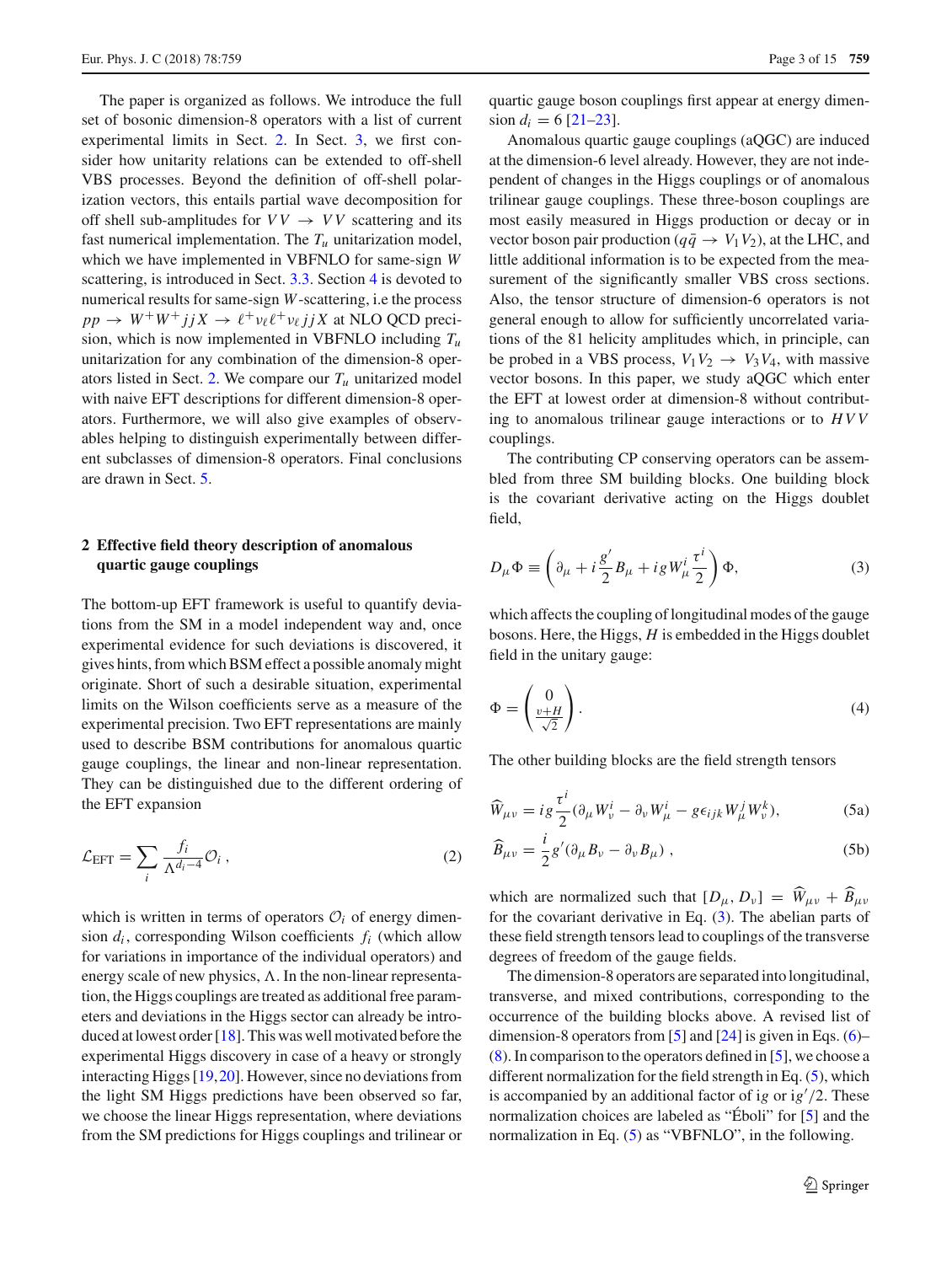<span id="page-3-1"></span>For the longitudinal operators the two normalization choices coincide:

$$
\mathcal{O}_{S_0} = \left[ \left( D_\mu \Phi \right)^{\dagger} D_\nu \Phi \right] \times \left[ \left( D^\mu \Phi \right)^{\dagger} D^\nu \Phi \right], \tag{6a}
$$

$$
\mathcal{O}_{S_1} = \left[ \left( D_\mu \Phi \right)^\dagger D^\mu \Phi \right] \times \left[ \left( D_\nu \Phi \right)^\dagger D^\nu \Phi \right] \tag{6b}
$$

$$
\mathcal{O}_{S_2} = \left[ \left( D_\mu \Phi \right)^{\dagger} D_\nu \Phi \right] \times \left[ \left( D^\nu \Phi \right)^{\dagger} D^\mu \Phi \right]. \tag{6c}
$$

Compared to Ref. [\[5\]](#page-13-4), the longitudinal operator set is extended by the operator  $\mathcal{O}_{S_2}$ , which is needed for a simultaneous matching to the non-linear basis for all weak boson flavor combinations in VBS [\[11](#page-14-3),[24,](#page-14-12)[25\]](#page-14-13). The mixed set is given by

$$
\mathcal{O}_{M_0} = \text{Tr}\left[\widehat{W}_{\mu\nu}\widehat{W}^{\mu\nu}\right] \times \left[\left(D_\beta \Phi\right)^\dagger D^\beta \Phi\right],\tag{7a}
$$

$$
\mathcal{O}_{M_1} = \text{Tr}\left[\widehat{W}_{\mu\nu}\widehat{W}^{\nu\beta}\right] \times \left[\left(D_\beta\Phi\right)^\dagger D^\mu\Phi\right],\tag{7b}
$$

$$
\mathcal{O}_{M_2} = \left[\widehat{B}_{\mu\nu}\widehat{B}^{\mu\nu}\right] \times \left[\left(D_\beta\Phi\right)^\dagger D^\beta\Phi\right],\tag{7c}
$$

$$
\mathcal{O}_{M_3} = \left[\widehat{B}_{\mu\nu}\widehat{B}^{\nu\beta}\right] \times \left[\left(D_\beta\Phi\right)^\dagger D^\mu\Phi\right],\tag{7d}
$$

$$
\mathcal{O}_{M_4} = \left[ \left( D_\mu \Phi \right)^{\dagger} \widehat{W}_{\beta \nu} D^\mu \Phi \right] \times \widehat{B}^{\beta \nu},\tag{7e}
$$

$$
\mathcal{O}_{M_5} = \left[ \left( D_{\mu} \Phi \right)^{\dagger} \widehat{W}_{\beta \nu} D^{\nu} \Phi \right] \times \widehat{B}^{\beta \mu},\tag{7f}
$$

$$
\mathcal{O}_{M'_5} = \left[ \left( D_\mu \Phi \right)^{\dagger} \widehat{W}^{\beta \mu} D^\nu \Phi \right] \times \widehat{B}_{\beta \nu},\tag{7g}
$$

$$
\mathcal{O}_{M_7} = \left[ \left( D_\mu \Phi \right)^{\dagger} \widehat{W}_{\beta \nu} \widehat{W}^{\beta \mu} D^\nu \Phi \right]. \tag{7h}
$$

The operator  $O_{M_6}$  of the original operator set in [\[5\]](#page-13-4) is not independent of the others ( $\mathcal{O}_{M_0} = 2\mathcal{O}_{M_6}$ ) and can therefore be omitted. We have added  $\mathcal{O}_{M'_5}$ , which is the hermitian conjugate of  $\mathcal{O}_{M_5}$ , and has to be included to complete the operator set. Finally, the purely transverse operators are

$$
\mathcal{O}_{T_0} = \text{Tr}\left[\widehat{W}_{\mu\nu}\widehat{W}^{\mu\nu}\right] \times \text{Tr}\left[\widehat{W}_{\alpha\beta}\widehat{W}^{\alpha\beta}\right],\tag{8a}
$$

$$
\mathcal{O}_{T_1} = \text{Tr}\left[\widehat{W}_{\alpha\nu}\widehat{W}^{\mu\beta}\right] \times \text{Tr}\left[\widehat{W}_{\mu\beta}\widehat{W}^{\alpha\nu}\right],\tag{8b}
$$

$$
\mathcal{O}_{T_2} = \text{Tr}\left[\widehat{W}_{\alpha\mu}\widehat{W}^{\mu\beta}\right] \times \text{Tr}\left[\widehat{W}_{\beta\nu}\widehat{W}^{\nu\alpha}\right],\tag{8c}
$$

$$
\mathcal{O}_{T_5} = \text{Tr}\left[\widehat{W}_{\mu\nu}\widehat{W}^{\mu\nu}\right] \times \widehat{B}_{\alpha\beta}\widehat{B}^{\alpha\beta},\tag{8d}
$$

$$
\mathcal{O}_{T_6} = \text{Tr}\left[\widehat{W}_{\alpha\nu}\widehat{W}^{\mu\beta}\right] \times \widehat{B}_{\mu\beta}\widehat{B}^{\alpha\nu},\tag{8e}
$$

$$
\mathcal{O}_{T_7} = \text{Tr}\left[\widehat{W}_{\alpha\mu}\widehat{W}^{\mu\beta}\right] \times \widehat{B}_{\beta\nu}\widehat{B}^{\nu\alpha},\tag{8f}
$$

$$
\mathcal{O}_{T_8} = \widehat{B}_{\mu\nu} \widehat{B}^{\mu\nu} \widehat{B}_{\alpha\beta} \widehat{B}^{\alpha\beta},\tag{8g}
$$

$$
\mathcal{O}_{T_9} = \widehat{B}_{\alpha\mu} \widehat{B}^{\mu\beta} \widehat{B}_{\beta\nu} \widehat{B}^{\nu\alpha}.
$$
 (8h)

Same-sign *W* boson scattering is the VBS process which can be measured with the highest precision, due to a sizable signal cross section and a particularly low QCD background [\[6](#page-13-5)[–8\]](#page-13-7). In Sect. [4](#page-8-1) we will concentrate on this process, to which only operators with exactly four  $W^{\pm}$  fields can contribute at tree level. This eliminates all operators with a hypercharge field strength,  $\widehat{B}_{\mu\nu}$ . The remaining ones have been probed by ATLAS [\[8](#page-13-7)] and CMS [\[6](#page-13-5)[,7](#page-13-6)] in same-sign *W* scattering, and the results are summarized in Table [1.](#page-4-0)

In comparing the different normalization of Éboli and VBFNLO, one finds that the limits for VBFNLO differ by about one order of magnitude only, whereas the limits in the Éboli normalization vary by up to two orders of magnitude. The difference is simply due to consistently factorizing the small electroweak couplings, which are expected for any model explaining the EFT, into the definition of the operators for the VBFNLO normalization convention. For the 8 TeV data, the ATLAS result incorporates a unitarization model to prevent the generation of unphysical events at high energy, which violate unitarity constraints. The corresponding bound on  $f_{S_1}/\Lambda^4$  for the same-sign W scattering process observed by ATLAS [\[8](#page-13-7)] is approximately one order of magnitude weaker than the CMS  $\sqrt{s} = 8 \text{ TeV}$  limit, which indicates the impact that unitarization can have on quoted experimental results.

#### <span id="page-3-0"></span>**3 Unitarity for VBS: going off-shell**

We need to apply unitarity considerations to electroweak processes of the type  $pp \to \bar{\psi}_1 \psi_2 \bar{\psi}_3 \psi_4 j j$  at  $\mathcal{O}(\alpha^6)$  (LO) and at  $\mathcal{O}(\alpha^6 \alpha_s)$  (NLO), i.e. including QCD corrections. At the parton level, the  $\psi_i$  represent decay leptons of two vector bosons, the initial *pp* state represents the scattering partons (quarks or anti-quarks in the LO case) and  $jj$  stands for the final state partons yielding two tagging jets. Representative Feynman graphs for the 8-fermion processes at LO are given in Fig. [3](#page-4-1) and include vector boson emissions off quark lines as in Fig. [3a](#page-4-1) as well as VBS contributions as in Fig. [3b](#page-4-1). The BSM physics, which we consider via the introduction of bosonic operators, will only contribute to the VBS subprocess  $VV \rightarrow VV$ . The SM contributions to the complete process are gauge invariant by themselves, they are "small" and they respect perturbative unitarity. Splitting the full amplitude into the SM and a BSM piece,

<span id="page-3-2"></span>
$$
\mathcal{M}_{pp \to 4fjj} = \mathcal{M}_{pp \to 4fjj}^{\text{SM}} + \mathcal{M}_{pp \to 4fjj}^{\text{BSM}},\tag{9}
$$

it is, therefore, sufficient to unitarize the BSM piece only, via the VBS subprocess, which means that we neglect the interference of SM and BSM amplitudes for unitarization.<sup>[2](#page-3-3)</sup>

## <span id="page-3-4"></span>3.1 Identification of the  $VV \rightarrow VV$  subamplitude

Within the VBFNLO approach, the entire  $VV \rightarrow VV$  subprocess is contained inside a leptonic tensor, which then is

<span id="page-3-3"></span><sup>&</sup>lt;sup>2</sup> As we will see, unitarized cross sections exceed SM expectation by more than an order of magnitude, which justifies this approximation.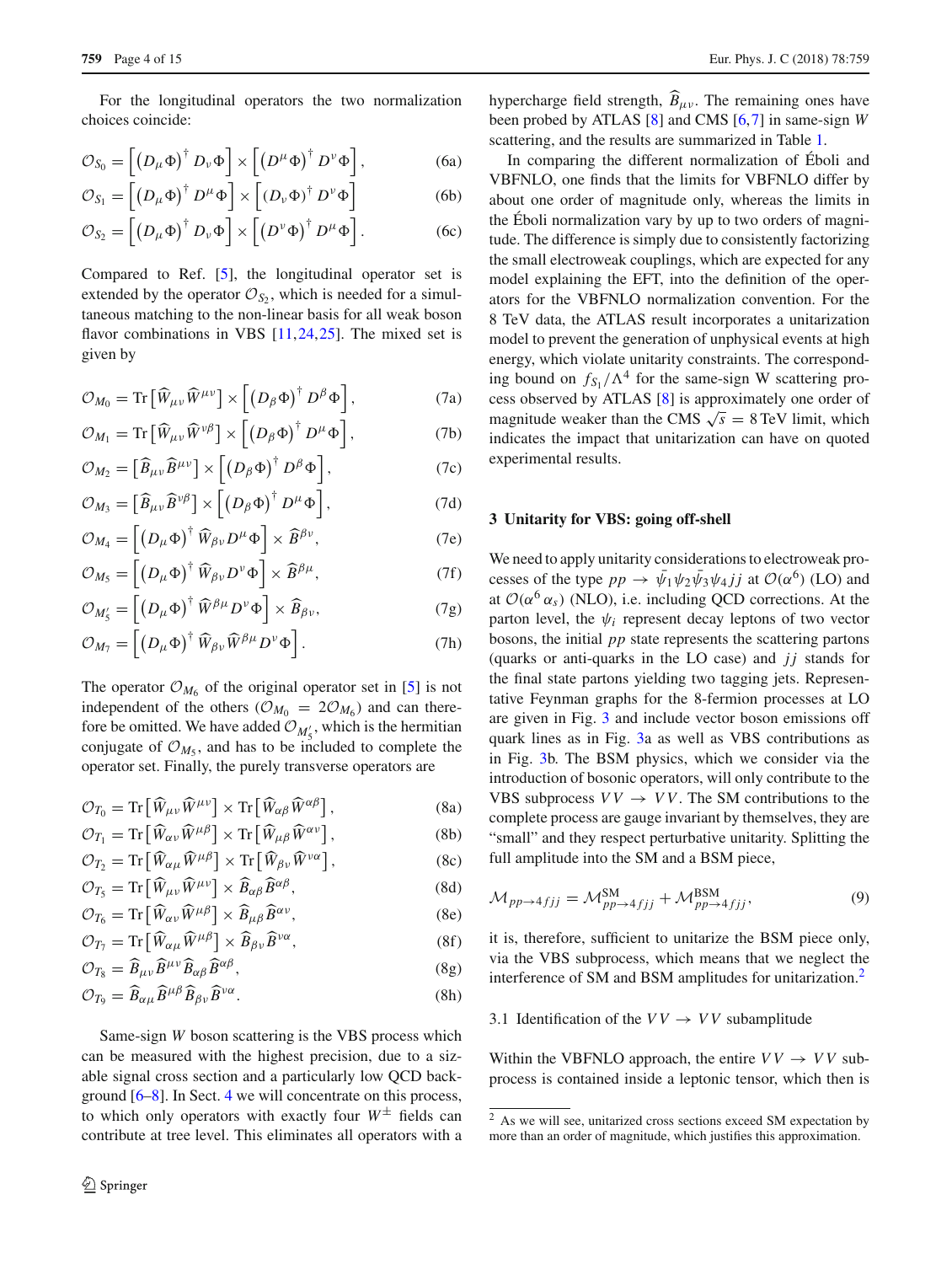$f_{T_1}/\Lambda^4$ 

 $f_{T_2}/\Lambda^4$ 

| <b>Table 1</b> Experimental limits (in TeV <sup>-4</sup> ) on the coefficients of dimension-8 operators, $f_i/\Lambda^4$ , from observation of $pp \to W^{\pm}W^{\pm} jjX$ |                                    |                              |                                           |                        |  |  |  |
|----------------------------------------------------------------------------------------------------------------------------------------------------------------------------|------------------------------------|------------------------------|-------------------------------------------|------------------------|--|--|--|
| Measurement<br>Normalization                                                                                                                                               | CMS, $13 \text{ TeV}$ [6]<br>Éboli | CMS, 13 TeV<br><b>VBFNLO</b> | ATLAS, $8$ TeV $[8]$<br>VBFNLO (T-matrix) | CMS, 8 TeV[7]<br>Éboli |  |  |  |
| $f_{\rm S_0}/\Lambda^4$                                                                                                                                                    | $[-7.7, 7.7]$                      | $[-7.7, 7.7]$                |                                           | $[-38, 40]$            |  |  |  |
| $f_{S_1}/\Lambda^4$                                                                                                                                                        | $[-21.6, 21.8]$                    | $[-21.6, 21.8]$              | $[-960, 960]$                             | $[-118, 120]$          |  |  |  |
| $f_{M_0}/\Lambda^4$                                                                                                                                                        | $[-6.0, 5.9]$                      | $[-14, 15]$                  |                                           | $[-33, 32]$            |  |  |  |
| $f_{M_1}/\Lambda^4$                                                                                                                                                        | $[-8.7, 9.1]$                      | $[-22, 21]$                  |                                           | $[-44, 47]$            |  |  |  |
| $f_{M_6}/\Lambda^4$                                                                                                                                                        | $[-11.9, 11.8]$                    | $[-28.7, 28.9]$              |                                           | $[-65, 63]$            |  |  |  |
| $f_{M_7}/\Lambda^4$                                                                                                                                                        | $[-13.3, 12.9]$                    | $[-31.4, 32.3]$              |                                           | $[-70, 66]$            |  |  |  |
| $f_{T_0}/\Lambda^4$                                                                                                                                                        | $[-0.62, 0.65]$                    | $[-3.7, 3.8]$                |                                           | $[-4.2, 4.6]$          |  |  |  |

 $[-0.28, 0.31]$   $[-1.7, 1.8]$   $[-1.9, 2.2]$ 

 $[-6.89, 1.02]$   $[-5.3, 6.0]$   $[-5.2, 6.4]$ 

<span id="page-4-0"></span>**Table 1** Experimental limits (in TeV<sup>-4</sup>) on the coefficients of dimension-8 operators,  $f_i/\Lambda$ 





(a) Vector boson emission (b) Quartic gauge interaction.

<span id="page-4-1"></span>**Fig. 3** Examples of Feynman graphs contributing to vector boson scattering

contracted with quark currents,  $J_{p\to jV}^{\mu}$ . These represent the emission of a virtual vector boson,  $V$ , off an initial parton in Fig. [3b](#page-4-1). This structure is well suited to implement the BSM amplitude as

$$
\mathcal{M}_{pp \to 4fjj}^{\text{BSM}} = J_{p_1 \to jV_1}^{\mu} J_{p_2 \to jV_2}^{\nu} \mathcal{M}_{V_1 V_2 \to 4f \mu \nu}^{\text{BSM}}, \tag{10}
$$

where  $\mathcal{M}_{V_1 V_2 \rightarrow 4f \mu\nu}^{BSM}$  denotes the BSM contribution to the leptonic tensor.

The quark currents,  $J_{p \to jV}^{\mu}$ , and the decay currents,  $J_{V \to \bar{f}f}^{\mu}$ , are conserved, since we are neglecting fermion masses, and this allows for a simple expansion of the off-shell vector boson propagators in terms of polarization vectors of fixed helicity. When writing

$$
\mathcal{M}_{pp \to 4fjj}^{\text{BSM}} = J_{p_1 \to jV_1}^{\mu} J_{p_2 \to jV_2}^{\nu} D_{\mu \alpha}^{V_1}(q_1) D_{\nu \beta}^{V_2}(q_2) \times \mathbf{M}_{V_1 V_2 \to V_3 V_4}^{\alpha \beta \gamma \delta} D_{\gamma \rho}^{V_3}(q_3) D_{\delta \sigma}^{V_4}(q_4) \times J_{V_3 \to \bar{f}f}^{\rho} J_{V_4 \to \bar{f}f}^{\sigma},
$$
\n(11)

the vector boson propagators may be taken as

<span id="page-4-2"></span>
$$
D_V^{\mu\nu}(q) = \frac{-i}{q^2 - m_V^2 + i m_V \Gamma_V} \left( g^{\mu\nu} - \frac{q^\mu q^\nu}{q^2} \right)
$$
  

$$
\equiv \frac{-i}{q^2 - m_V^2 + i m_V \Gamma_V} \sum_{\lambda} \epsilon_J^{*\mu}(q, \lambda) \epsilon_M^{\nu}(q, \lambda)
$$
(12)

<span id="page-4-3"></span>since the  $q^{\mu}$  terms are contracted with a conserved current and, thus, vanish. The indices *J* and *M* on the polarization vectors distinguish between those that are contracted with the currents,  $\epsilon_J$ , and the polarization vectors contracted with the VBS matrix element,  $\epsilon_M$ . Furthermore, we generalize the definition of the polarization vectors for off-shell vector bosons with four-momentum *q* to

$$
\epsilon_J^{\mu}(q, \pm) = \mp \frac{1}{\sqrt{2}\sqrt{q_x^2 + q_y^2}}\n\times \left(0; \frac{q_z q_x}{|\vec{q}|} \mp i q_y, \frac{q_y q_z}{|\vec{q}|} \pm i q_x, -\frac{q_x^2 + q_y^2}{|\vec{q}|}\right) = \epsilon_{\mathcal{M}}^{\mu}(q, \pm),
$$
\n(13a)

<sup>2</sup> Springer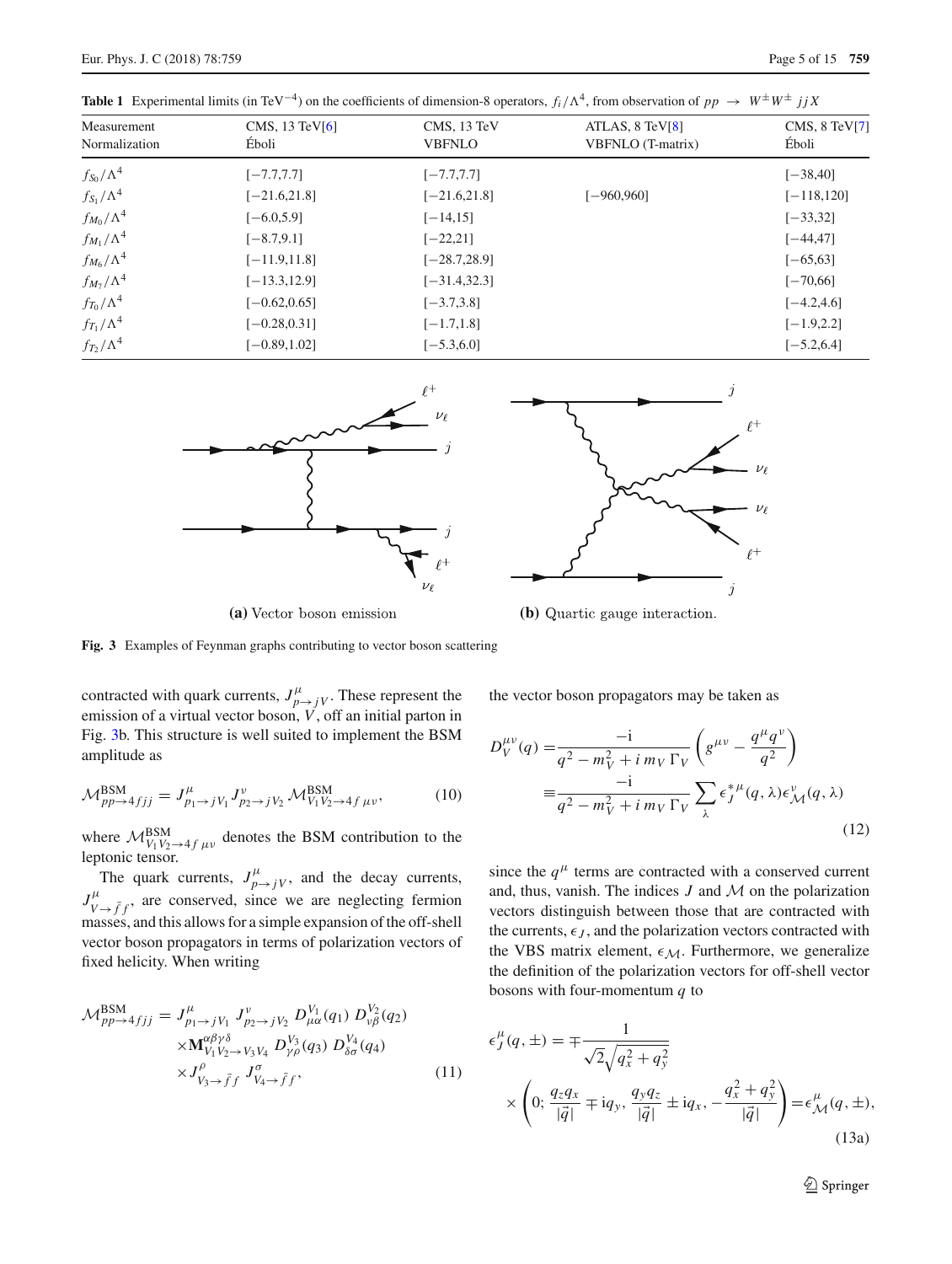$$
\epsilon_J^{\mu}(q,0) = \mathcal{N}_J\left(|\vec{q}|, q_0 \frac{\vec{q}}{|\vec{q}|}\right)
$$

$$
\mathcal{N}_{\mathcal{M}}\left(|\vec{q}|, q_0 \frac{\vec{q}}{|\vec{q}|}\right) = \epsilon_{\mathcal{M}}^{\mu}(q, 0),\tag{13b}
$$

where  $\mathcal{N}_{\mathcal{M}}$  and  $\mathcal{N}_{J}$  have to fulfill  $\mathcal{N}_{J}\mathcal{N}_{\mathcal{M}} = 1/q^2$  as normalization factors for the longitudinal polarization vectors. One could choose the individual factors to be equal in magnitude. However, in order to match the proper normalization for on-shell weak bosons and thus to reproduce the correct normalization of  $VV \rightarrow VV$  scattering amplitudes for longitudinal *V*, we set

$$
\mathcal{N}_J = \frac{m_V}{q^2}, \qquad \mathcal{N}_M = \frac{1}{m_V}.\tag{14}
$$

With these definitions, the BSM contribution to the leptonic tensor becomes

$$
\mathcal{M}_{V_1 V_2 \to 4f, \mu\nu}^{\text{BSM}} = \prod_{i=1}^4 \frac{1}{q_i^2 - m_{V_i}^2 + i m_{V_i} \Gamma_{V_i}}
$$
  

$$
\sum_{\{\lambda_i\}} \epsilon_{J, \mu}^* (q_1, \lambda_1) \epsilon_{J, \nu}^* (q_2, \lambda_2) \mathcal{M}_{\lambda_3, \lambda_4; \lambda_1, \lambda_2}^{VBS}
$$
  

$$
\epsilon_J (q_3, \lambda_3) \cdot J_{V_3 \to \bar{f}_1 f_2} \epsilon_J (q_4, \lambda_4) \cdot J_{V_4 \to \bar{f}_3 f_4}.
$$
 (15)

The full anomalous VBS information is contained in the helicity amplitudes

$$
\mathcal{M}_{\lambda_3,\lambda_4;\lambda_1,\lambda_2}^{VBS}(q_3,q_4;q_1,q_2)
$$
  
=  $\epsilon_{\mathcal{M},\alpha}(q_1,\lambda_1)\epsilon_{\mathcal{M},\beta}(q_2,\lambda_2)$   

$$
\mathbf{M}_{V_1V_2\rightarrow V_3V_4}^{\alpha\beta\gamma\delta}\epsilon_{\mathcal{M},\gamma}^*(q_3,\lambda_3)\epsilon_{\mathcal{M},\delta}^*(q_4,\lambda_4).
$$
 (16)

For on-shell vector boson momenta, they correspond to the normal  $VV \rightarrow VV$  helicity amplitudes induced by the dimension-8 operators. For the full  $pp \rightarrow 4fjj$  process, however, we are dealing with incoming space-like fourmomenta  $q_1$  and  $q_2$ , and outgoing time-like four-momenta *q*<sup>3</sup> and *q*4, which means that the initial and final states of even the elastic  $W^+W^+ \rightarrow W^+W^+$  process do not properly match.

In the presence of dimension-8 operators, the tree level VBS amplitudes  $\mathcal{M}^{VBS}$  can rise with the fourth power of the center-of-mass energy,  $\sqrt{s}$ . For example, the BSM part of the helicity amplitude  $\mathcal{M}^{VBS}_{+-;+-}$ , for the operator  $\mathcal{O}_{T_0}$ , is given by

<span id="page-5-2"></span>
$$
\mathcal{M}_{+-;+-}^{VBS} = \frac{f_{T_0}}{\Lambda^4} 2g^4 \cos^4 \left(\frac{\Theta}{4}\right) \left[s^2 - s(q_1^2 + q_2^2 - 2m_W^2) + 4m_W^2(q_1^2 + q_2^2) - \frac{2m_W^2}{s}(q_1^2 - q_2^2)^2\right],
$$
 (17)

where the time-like momenta are approximated as on-shell,  $q_3^2 = q_4^2 \approx m_W^2$ . This example also shows that unphysical, strong enhancements are possible for large *s* and for large  $q_i^2$ , independently.

In order to avoid unphysical behavior, within the energy range probed by the LHC, the subprocess amplitudes  $M_{pp\rightarrow 4 f jj}^{\rm BSM}$  of Eq. [\(10\)](#page-4-2) need to be replaced by unitarized versions, for Wilson coefficients of practical interest. Since we intend to describe BSM interactions of the known SM bosons, the unitarization has to act at the level of  $VV \rightarrow VV$  scattering instead of the full  $pp \rightarrow 4 f j j$  subprocess: working at the latter level, unitarity alone would e.g. allow replacement of the well-known narrow Breit Wigner propagator for the *W* by a broad spectral function, keeping the leptons produced in  $W \to \ell \nu$  on top of resonance for virtuality ranges of hundreds of GeV, which would also result in large cross section increases. Our choice of the physics which we want to describe, forces us to match the off-shell VBS amplitudes  $\mathcal{M}^{VBS}$  to unitarized on-shell  $VV \rightarrow VV$  scattering amplitudes, which can be defined from first principles. The guiding principles here are

- <span id="page-5-1"></span>• In the on-shell limit,  $q_i^2 \to m_{V_i}^2$ , the unitarized off-shell amplitude must reduce to the corresponding unitarized on-shell amplitude.
- For large virtualities,  $q_i^2$ , and modest *s* (which is allowed for the incoming space-like bosons) the unitarized offshell amplitude should not exceed the corresponding onshell unitarity bound.
- The unitarization procedure must reduce to the EFT limit when the absolute values of all invariants  $(q_i^2)$ , and the Mandelstam variables,  $s$ ,  $t$  and  $u$ ) are small compared to  $\Lambda^2$ , which sets the new physics scale.

These principles must now be applied to the unitarization of the off-shell VBS amplitudes.

## 3.2 Unitarity relation for  $2 \rightarrow 2$  amplitudes

It is useful to briefly recall the derivation of unitarity relations as exposed, for example, in Ref.[\[26](#page-14-14)]. Starting point of any unitarization procedure is the unitarity of the scattering matrix **S**

<span id="page-5-0"></span>
$$
S = 1 + iT,\tag{18}
$$

$$
2\mathrm{Im}\mathbf{T} = -\mathrm{i}\left(\mathbf{T} - \mathbf{T}^{\dagger}\right) = \mathbf{T}^{\dagger}\mathbf{T} = \mathbf{T}\mathbf{T}^{\dagger},\tag{19}
$$

where, exploiting momentum conservation, the  $i \rightarrow f$ matrix elements are given by

$$
\mathbf{T}_{fi} = (2\pi)^4 \delta (P_f - P_i) \mathcal{T}_{fi}
$$
 (20)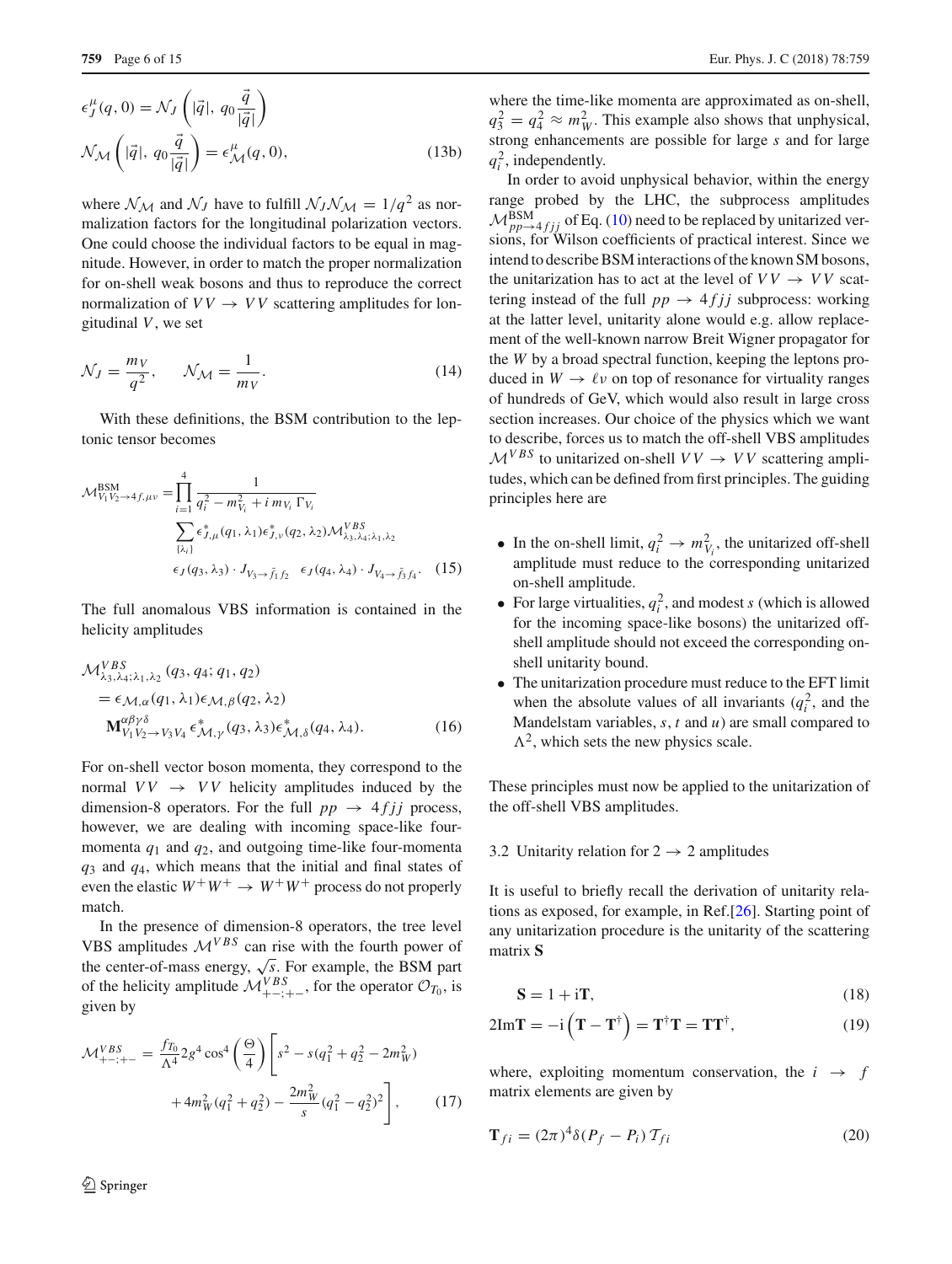Truncating the sum over intermediate states to the two-boson subspace, the elements of the  $2 \rightarrow 2$  scattering matrix,  $T_{fi}(q_3, q_4 \leftarrow q_1, q_2)$ , have to fulfill the condition

$$
\mathcal{T}_{fi} - \mathcal{T}_{if}^{*} = i \sum_{n} \int \underbrace{\frac{d^{3} \mathbf{q}_{n,3} d^{3} \mathbf{q}_{n,4}}{(2\pi)^{3} 2q_{n,3}^{0}(2\pi)^{3} 2q_{n,4}^{0}} (2\pi)^{4} \delta(P_{i} - q_{n,3} - q_{n,4}) S_{n} \mathcal{T}_{nf}^{*} \mathcal{T}_{ni}}_{8s(2\pi)^{2}} \frac{\frac{\lambda^{1/2}(s, q_{n,3}^{2}, q_{n,4}^{2})}{s^{2}} d\Omega} \tag{21}
$$

$$
2\mathrm{Im}(T_{fi}) = \sum_{n} \frac{\lambda^{1/2}(s, q_{n,3}^2, q_{n,4}^2)}{8\pi s} S_n \int \frac{d\Omega}{4\pi} T_{nf}^* T_{ni}, \qquad (22)
$$

where  $S_n$  is the statistical factor for identical particles,  $S_n = \frac{1}{2}$ for the  $W^+W^+$  case to be concentrated on later. Exploiting angular momentum conservation, every  $2 \rightarrow 2$  helicity amplitude  $\mathcal{M}_{\lambda_3\lambda_4\leftarrow\lambda_1\lambda_2} = \mathcal{T}_{fi}$  can be expanded in corresponding partial wave amplitudes  $\mathcal{A}^j_{\lambda_3\lambda_4\leftarrow\lambda_1\lambda_2}$ 

$$
\mathcal{M}_{\lambda_3 \lambda_4 \leftarrow \lambda_1 \lambda_2} (\Theta, \varphi)
$$
\n
$$
= 8\pi \mathcal{N}_{fi} \sum_{j=\max(|\lambda_{12}|, |\lambda_{34}|)}^{j_{\max}} (2j+1) \mathcal{A}_{\lambda_3 \lambda_4 \leftarrow \lambda_1 \lambda_2}^j d_{\lambda_{12} \lambda_{34}}^j (\Theta) e^{i\lambda_{34} \varphi},
$$
\n(23)

where  $d_{\lambda_{12}\lambda_{34}}^j$  denotes a Wigner *d*-function,  $\lambda_{ij} = \lambda_i - \lambda_j$ , and  $\mathcal{N}_{fi} = \mathcal{N}_{fi}(q_3, q_4; q_1, q_2)$  is a normalization factor. Note that for the dimension-8 operators described in Sect. [2,](#page-2-0) only partial waves up to  $j_{\text{max}} = 2$  contribute.<sup>[3](#page-6-0)</sup>

Performing the angular integral in Eq. [\(22\)](#page-6-1), the partial wave amplitudes  $A^j$  are found to satisfy the relation

$$
2\mathrm{Im}(\mathcal{A}_{\lambda_3\lambda_4 \leftarrow \lambda_1\lambda_2}^j)
$$
  
= 
$$
\sum_n \frac{\mathcal{N}_{ni}\mathcal{N}_{nf}}{\mathcal{N}_{fi}} \frac{\lambda^{1/2}(s, q_{n,3}^2, q_{n,4}^2)}{s} S_n
$$
  

$$
\sum_{\lambda'_1, \lambda'_2} \mathcal{A}^{j^*}_{\lambda'_1\lambda'_2 \leftarrow \lambda_3\lambda_4} \mathcal{A}^{j}_{\lambda'_1\lambda'_2 \leftarrow \lambda_1\lambda_2}
$$
 (24)

where we have separated the sum over intermediate states into an explicit helicity sum and a sum over *n*, which corresponds to a sum over possible boson flavor combinations. Choosing

<span id="page-6-5"></span>
$$
\mathcal{N}_{ni} = \frac{s}{\lambda^{1/4}(s, q_{n,3}^2, q_{n,4}^2)\lambda^{1/4}(s, q_1^2, q_2^2)} \frac{1}{\sqrt{S_n S_i}}
$$
(25)

with Källén function

$$
\lambda(x_1, x_2, x_3) = x_1^2 + x_2^2 + x_3^2 - 2x_1x_2 - 2x_1x_3 - 2x_2x_3,
$$
\n(26)

and analogously for  $\mathcal{N}_{nf}$  and  $\mathcal{N}_{fi}$ , the phase-space factor in Eq. [\(24\)](#page-6-2) is canceled, resulting in a form analogous to Eq. [\(19\)](#page-5-0). Note that for the case at hand,  $W^{\pm}W^{\pm} \rightarrow W^{\pm}W^{\pm}$  scattering, the statistical factors are all equal,  $S_i = S_f = S_n = 1/2$ . However, the above description readily generalizes to more complex cases like  $W^+W^- \rightarrow W^+W^-$ , ZZ, Z $\gamma$ , *HH* etc.

<span id="page-6-1"></span>Diagonalizing the partial wave helicity amplitudes, the eigenvalues  $a^j$  (s) will lie on an Argand circle of radius unity, which implies

<span id="page-6-6"></span>
$$
|\text{Re}(a^j(s))| \le 1. \tag{27}
$$

We will refer to this limit as the unitarity bound on the scattering amplitude. Alternatively one could use  $|a^j(s)| \leq 2$ , which is reached for a purely imaginary scattering amplitude. This comparison shows that the precise place at which a (real) tree level amplitude violates unitarity is somewhat ambiguous. However, a polynomial growth with energy, as implied by a truncated EFT, is clearly forbidden by the unitarity relation of Eq. [\(24\)](#page-6-2).

<span id="page-6-4"></span>For on-shell  $W^{\pm}W^{\pm} \rightarrow W^{\pm}W^{\pm}$  scattering the specification of virtualities in the above equations is superfluous, of course. However, we want to extend the formalism to the unitarization of the off-shell amplitudes  $\mathcal{M}^{VBS}$  of Eq. [\(15\)](#page-5-1), with space-like momenta  $q_1$  and  $q_2$  and time-like momenta  $q_3$  and *q*<sup>4</sup> which are somewhat off the *W* Breit–Wigner peak.[4](#page-6-3) For this general case, Eq. [\(23\)](#page-6-4) together with the normalization factor of Eq. [\(25\)](#page-6-5) defines the partial wave amplitudes to be used below.

<span id="page-6-2"></span>Allowing free virtualities of the external particles leads to a new problem, however: already at tree level the scattering amplitudes  $\mathcal{A}^j_{\lambda_3\lambda_4\leftarrow\lambda_1\lambda_2}$  no longer form normal matrices, i.e.  $TT^{\dagger} \neq T^{\dagger}T$  when states with different virtualities are identified, i.e. when they are associated with a single onshell state. While the mismatch becomes sub-dominant for virtualities much smaller than the center of mass energy, i.e. for  $|q_i^2|/s \ll 1$ , we here need an interpolation which also works for modest center of mass energies and virtualities, reproducing the EFT results, and which allows us to take the exact, off-shell helicity amplitudes *<sup>M</sup>VBS* as input for the unitarization in all regions of phase space. The proposed generalization will be described in the next section.

<span id="page-6-0"></span><sup>&</sup>lt;sup>3</sup> Since at most three partial waves contribute, knowledge of the helicity amplitude  $\mathcal{M}^{VBS}_{\lambda_3\lambda_4\leftarrow\lambda_1\lambda_2}$  ( $\Theta$ ) at three angles is sufficient to determine all partial wave amplitude  $\mathcal{A}^j_{\lambda_3\lambda_4\leftarrow\lambda_1\lambda_2}$  for a given set of helicities. We have implemented this procedure in VBFNLO.

<span id="page-6-3"></span><sup>4</sup> We have tried various options of replacing the off-shell by on-shell helicity amplitudes, which form a normal scattering matrix [\[27](#page-14-15)]. However, one typically faces significant cross section changes for large virtualities of the incoming vector bosons, which are not sufficiently suppressed by the propagators for dimension-8 operators or higher. Our solution avoids these problems.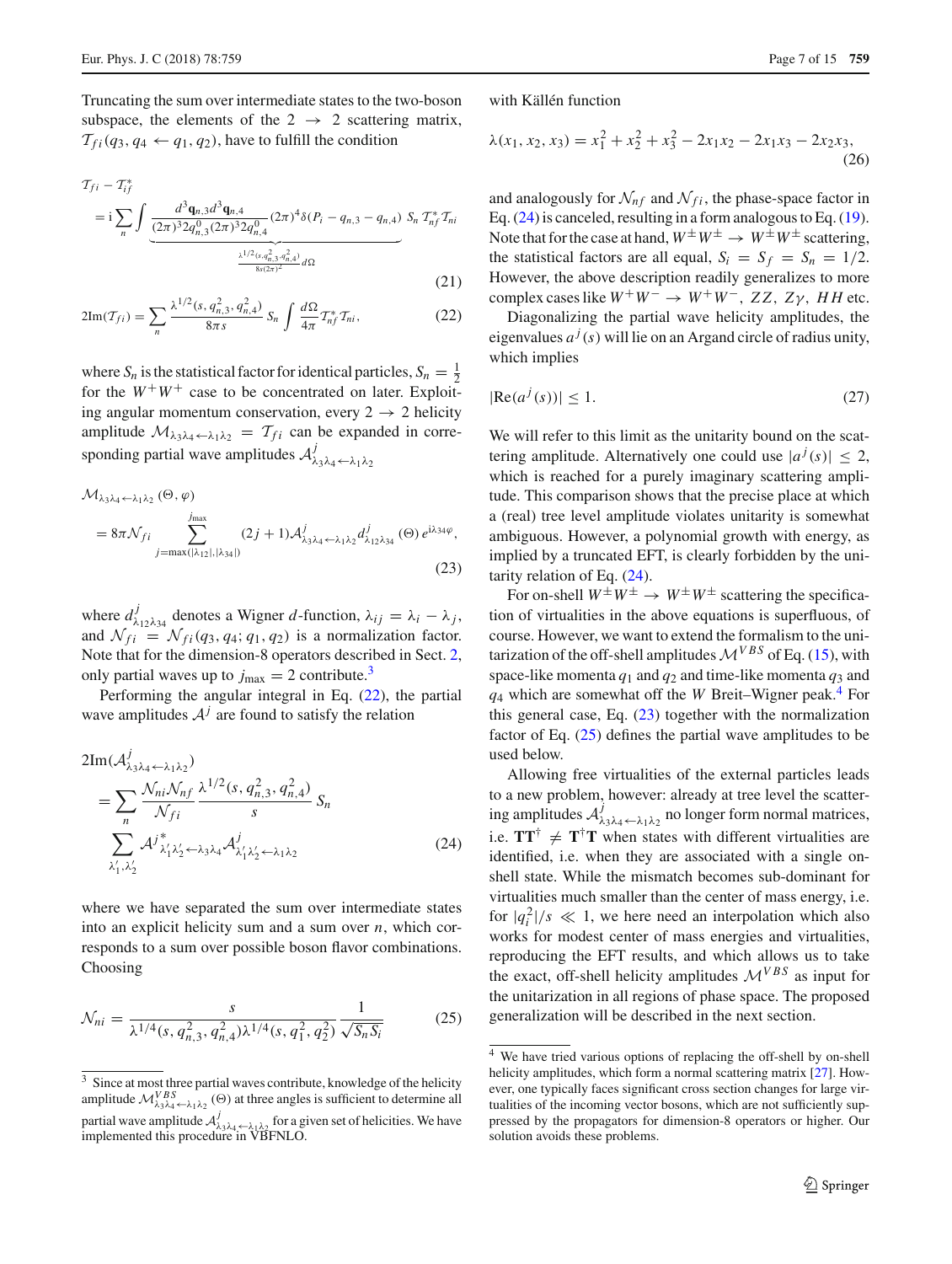### <span id="page-7-0"></span>3.3 Implementation of unitarization: the  $T_u$  model

Using a truncated EFT model at tree level for large energy scales will violate unitarity above a certain energy. For current experimental limits on the EFT coefficients, this unphysical behavior happens within the energy reach of the LHC, as demonstrated in Fig. [2.](#page-1-2) Therefore, an extended model must be used to ensure that generated differential cross sections are not becoming unphysically large. Several procedures, with different high energy behavior, are available to extrapolate the EFT beyond its validity range. One possibility, which has been used in VBFNLO in the past, is the introduction of (somewhat ad hoc) form-factors which multiply the full BSM amplitude  $\mathcal{M}^{VBS}$  of Eq. [\(15\)](#page-5-1) to ensure the unitary bound of Eq. [\(27\)](#page-6-6).

Theoretically more attractive is the substitution of the tree level amplitudes by versions, which, at least approximately, satisfy the unitarity condition of Eq. [\(24\)](#page-6-2). One such procedure is the linear T-matrix projection for the intermediate  $2 \rightarrow 2$ interaction matrix that is introduced in [\[12](#page-14-0),[13\]](#page-14-1). With this projection, the  $2 \rightarrow 2$  scattering amplitudes will approach the perturbative unitarity bound at high energies and are matched to the naive EFT at low energies. Given the starting point of a normal<sup>[5](#page-7-1)</sup> tree level interaction matrix  $T_0$ , the procedure corresponds to the substitution of  $T_0$  by

$$
\mathbf{T}_L = \left(1 - \frac{\mathrm{i}}{2}\mathbf{T}_0^{\dagger}\right)^{-1} \frac{1}{2} \left(\mathbf{T}_0 + \mathbf{T}_0^{\dagger}\right). \tag{28}
$$

The T-matrix unitarization model has been implemented for the  $\mathcal{O}_S$  operators [\[12](#page-14-0),[13,](#page-14-1)[28\]](#page-14-16), which enhance the scattering of longitudinal vector bosons. In these implementations, an analytical approach has been chosen to provide T-matrix unitarized results at high center of mass energies. The next step in this program is the expansion of the method for operator classes  $\mathcal{O}_M$  and  $\mathcal{O}_T$ , i.e. the implementation for additional helicity combinations of the vector bosons [\[29\]](#page-14-17).

Contrary to the analytical ansatz chosen in [\[12](#page-14-0)[,13](#page-14-1)[,28](#page-14-16)], which requires approximations which become exact only in the limit of  $s \gg m_V^2$ ,  $|q_i^2|$ , we here opt for a numerical approach, which gives us greater versatility for the additional dimension-8 operator classes, allowing investigations of arbitrary regions of phase space. As mentioned in the introduction, we here limit ourselves to the doubly charged channels, i.e. to scattering of two same-sign  $W^{\pm}$  bosons.

In the case of on-shell scattering, the interaction matrix becomes hermitian, at tree level, and we can expand the denominator in Eq. [\(28\)](#page-7-2), to improve numerical stability, as

$$
\mathbf{T}_L = \left(\mathbb{1} + \frac{1}{4}\mathbf{T}_0\mathbf{T}_0\right)^{-1} \left(\mathbf{T}_0 + \frac{1}{2}\mathbf{T}_0\mathbf{T}_0\right). \tag{29}
$$

As mentioned in the last section, the interaction matrix of the  $2 \rightarrow 2$  vector boson scattering subprocess, within the process  $pp \rightarrow W^{\pm}W^{\pm}jj$ , is not normal, because the momenta of the incoming vector bosons *q*1, *q*<sup>2</sup> are space-like and the momentum of the outgoing vector bosons  $q_3$ ,  $q_4$  are timelike and almost on-shell. Although an extended procedure for non-normal interaction matrices is provided in [\[12](#page-14-0)], it is not feasible for a numerical approach.

To generalize Eq. [\(29\)](#page-7-3) for off-shell sub-amplitudes*M*VBS, we distinguish states with time-like and space-like bosons as separate classes, labeling the corresponding matrix elements with *s* for space-like and *t* for time-like momenta. This leads us to consider three cases for the partial wave amplitudes  $A<sup>j</sup>$ defined in Eq.  $(23)$ ,

<span id="page-7-4"></span>
$$
\mathbf{A}_{t \leftarrow s} = \mathcal{A}_{\lambda_3, \lambda_4; \lambda_1, \lambda_2}^j(q_3, q_4; q_1, q_2),\tag{30a}
$$

$$
\mathbf{A}_{s \leftarrow t} = \mathcal{A}^j_{\lambda_3, \lambda_4; \lambda_1, \lambda_2}(k_3, k_4; k_1, k_2),
$$
\n(30b)

$$
\mathbf{A}_{t \leftarrow t} = \mathcal{A}^j_{\lambda_3, \lambda_4; \lambda_1, \lambda_2}(q_3, q_4; k_1, k_2), \tag{30c}
$$

which correspond to the amplitudes of the actual physical subprocess, with time-like final momenta and space-like initial momenta, its hermitian adjoint, and an approximately on-shell amplitude, respectively.  $A_{s \leftarrow s}$  is omitted, because a purely space-like 4-point function does not appear as a subamplitude in a scattering process initiated by two particles only. The additionally introduced time-like momenta  $k_1$ ,  $k_2$ and space-like momenta  $k_3$ ,  $k_4$  in Eq. [\(30\)](#page-7-4) point in the same direction in 3-space as the original  $q_i$ , but with swapped virtualities. More precisely, the invariant mass of the scattering weak boson pair, <sup>√</sup>*s*, is kept fixed and

<span id="page-7-2"></span>
$$
\vec{k}_i \parallel \vec{q}_i,\tag{31a}
$$

$$
k_1^2 = q_3^2
$$
,  $k_2^2 = q_4^2$ ,  $k_3^2 = q_1^2$ ,  $k_4^2 = q_2^2$ . (31b)

We can identify the matrices of the right hand side of Eq.  $(29)$ by following the guiding principles introduced in Sect. [3.1.](#page-3-4) The matrix  $\mathbf{T}_0$  in the numerator has to be  $\mathbf{A}_{t\leftarrow s}$  to guarantee a reduction to the EFT limit for low energy scales. Additionally, the virtualities of polarization vectors in the sum over intermediate states have to be the same in order to guarantee reduction to the correct vector boson propagator (see Eq.  $(12)$ ), i.e. in matrix multiplication of the helicity ampli-tudes in Eq. [\(30\)](#page-7-4) only the products  $A_i \leftarrow A \leftarrow j$  or  $A_i \leftarrow s A_s \leftarrow j$ are allowed. The unitarized interaction matrix has to be of transition type  $t \leftarrow s$  and, thus, the matrix product in the numerator is determined to be  $A_t \leftarrow t A_t \leftarrow s$ . The denominator has to behave as  $t \leftarrow t$ , which leaves only open the possibility of a linear combination of  $A_t \leftarrow t A_t \leftarrow t$  and  $A_t \leftarrow s A_s \leftarrow t$  for the matrix product in the denominator.

<span id="page-7-3"></span>This linear combination has to suppress both the polynomial rise with the invariant mass of the scattering system,  $\sqrt{s}$ , as well as the rise with the space-like virtualities

<span id="page-7-1"></span><sup>&</sup>lt;sup>5</sup> Re $\mathbf{T}_0$ , Im $\mathbf{T}_0$ ,  $\mathbf{T}_0$  and  $\mathbf{T}_0^{\dagger}$  commute.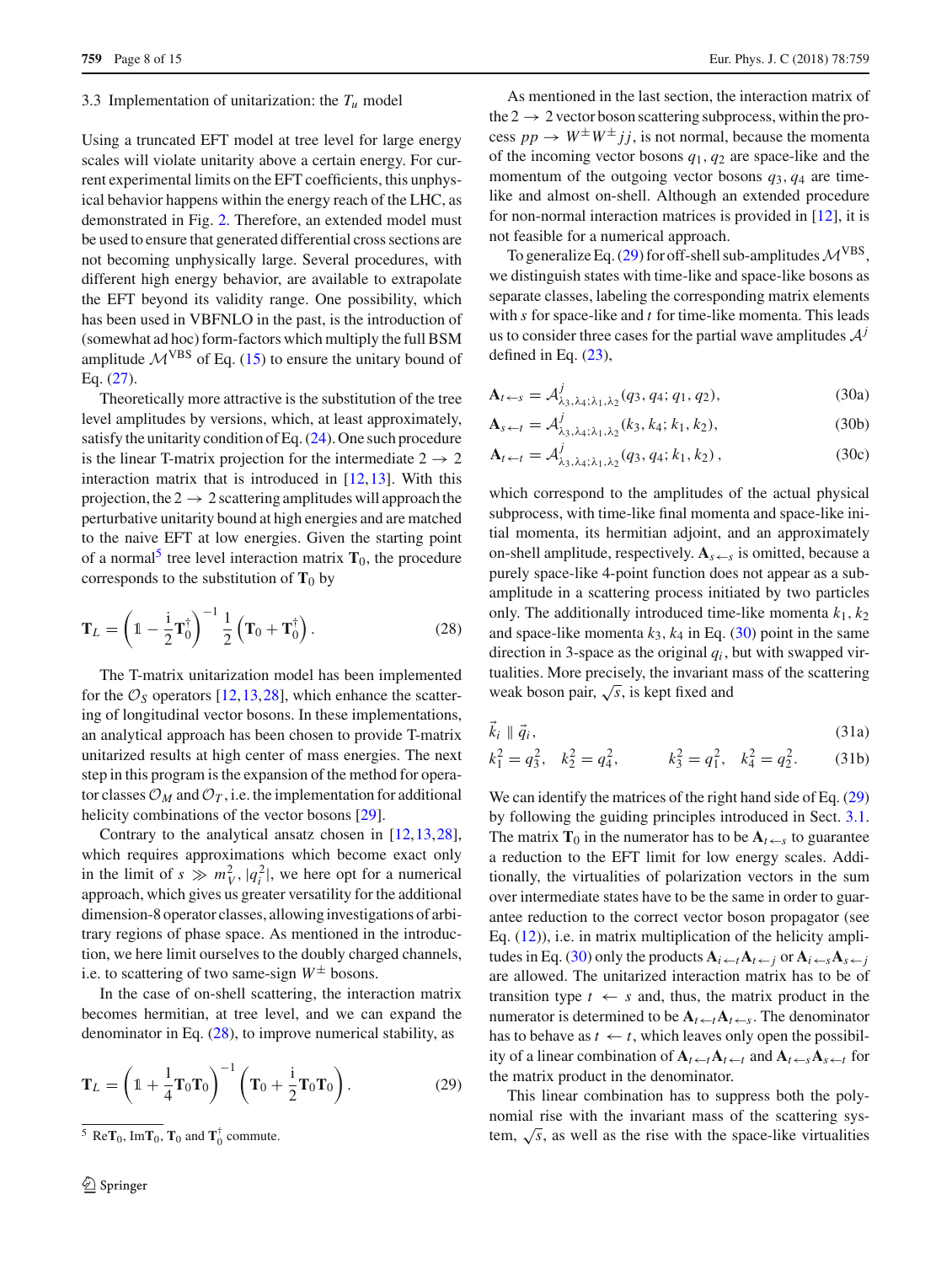$q_1^2$  and  $q_2^2$ . Time-like virtualities are of no concern once the dependence on *s* is addressed, because *s* provides an upper limit for  $q_3^2$  and  $q_4^2$ . Contributions involving high virtuality space-like momenta, especially for the transverse operators, will eventually lead to an unphysical cross section growth at  $s \ll |q_1^2|, |q_2^2|$ . An example is given in Eq. [\(17\)](#page-5-2). Either the *s*  $q_{1/2}^2$  or the  $q_{1/2}^4 m_W^2/s$  term could become dominant at low <sup>√</sup>*s*. To ensure that the unitarized amplitude will not rise due to un-suppressed space-like virtualities and therefore become unphysical, the denominator has to contain at least as many space-like states as the numerator. Hence, the matrix product  $A_t \leftarrow t A_t \leftarrow t$  has to be omitted and we arrive at the unitarization formula

$$
\mathbf{A}_{t \leftarrow s}^{\text{unit}} = \left(1 + \frac{1}{4}\mathbf{A}_{t \leftarrow s}\mathbf{A}_{s \leftarrow t}\right)^{-1} \left(\mathbf{A}_{t \leftarrow s} + \frac{1}{2}\mathbf{A}_{t \leftarrow t}\mathbf{A}_{t \leftarrow s}\right)\right.\tag{32}
$$

In this off-shell extension of the linear T-matrix unitarization, the eigenvectors of denominator and numerator will only align exactly in the on-shell limit. In fact, since  $A_t \leftarrow s$  is not normal, (non-aligned) eigenvectors can only be defined for the hermitian and the anti-hermitian parts of  $A_{t\leftarrow s}$  separately. As a result, the suppression of large enhancements cannot be guaranteed for states which fall along eigenvectors of small eigenvalues of the denominator. For the case at hand,  $W^+W^+$  scattering, this is not problematic for the operators  $\mathcal{O}_S$ , where only one helicity combination, namely the purely longitudinal ones, will receive a leading contribution, proportional to  $s^2$ . However, multiple helicity combinations will receive a strong enhancement if at least one coefficient of transverse or mixed dimension-8 operators is non-zero. Therefore, the formula in Eq. [\(32\)](#page-8-2) is still not satisfactory. Using the maximal eigenvalue  $a_{\text{max}}^2$ of the matrix product  $A_t \in A_s A_s \in t$  instead, individually for each  $j = 0, 1, 2$  partial wave, will ensure that the resulting amplitudes are always below the unitarity limit. Our final unitarization formula, which we call the  $T_u$  model, reads

$$
\mathbf{T}_u = \mathbf{A}_{t \leftarrow s}^{\text{unit}} = \left(1 + \frac{1}{4}a_{\text{max}}^2\right)^{-1} \left(\mathbf{A}_{t \leftarrow s} + \frac{1}{2}\mathbf{A}_{t \leftarrow t}\mathbf{A}_{t \leftarrow s}\right),\tag{33}
$$

and fulfills all the guiding principles listed at the end of Sect. [3.1.](#page-3-4) Note that other choices would be possible for the suppression factors  $1/(1 + a_{\text{max}}^2/4)$ . For example,  $a_{\text{max}}^2$  could be taken the same for the  $j = 0, 1, 2$  partial waves. This would correspond to a common overall form-factor, i.e. the dynamical suppression of the EFT growth would set in at a unique scale of new physics for all helicity combinations and partial waves. Clearly, such changes correspond to different models of the BSM dynamics. Here, we use the  $T_u$  model

because it is closer to the previous T-matrix unitarization model of Ref. [\[12\]](#page-14-0).

The unitarization procedure inherent in the  $T_u$  model, via the  $a_{\text{max}}^2$  term in the denominator of Eq. [\(33\)](#page-8-3), introduces an infinite tower of additional  $(s/\Lambda^2)^n$  suppressed terms in the amplitude and, thus, is equivalent to extending the effective Lagrangian with very specific terms of higher energy dimension. At the same time it provides an analytic continuation of the amplitudes to the energy region where the EFT breaks down. Since unitarity constraints are observed, this extension is phenomenologically superior to the use of a naive EFT, truncated at a fixed energy dimension, and can consistently be used in the high energy regime of the LHC. The *Tu* model should not, however, be understood as a realistic ultraviolet completion of the low energy, truncated EFT. Rather, it provides an estimate for the upper bound of VBS differential cross sections at high energy, given a particular EFT description at low energy.

#### <span id="page-8-2"></span><span id="page-8-1"></span>**4 Consequences for LHC physics**

Both the newly introduced  $T_u$ -model and T-matrix unitarization modify the naive EFT description in slightly different ways, but we expect both to agree at asymptotically large energies,  $s \gg m_W^2$ ,  $|q_i^2|$ , when a single helicity configuration and, thus, a single large eigenvalue of the scattering matrix dominates the high energy behavior. In order to demonstrate these features, we start with a comparison of the three models, using Wilson coefficients near the present experimental limits for the dimension-8 operators. Next we discuss their impact on various observables, with an eye to distinctions between the different operator classes.

The Monte-Carlo generator VBFNLO is used to calculate distributions and fiducial cross sections for the vector boson scattering process  $pp \rightarrow W^+W^+ jjX \rightarrow \ell^+ \nu_\ell \ell^+ \nu_\ell jjX$  at NLO QCD for  $\sqrt{s} = 13$  TeV. Here,  $\ell^+$  denotes a positron or anti-muon in the final state. The jets are defined by anti- $k_t$ clustering [\[30](#page-14-18)] with radius  $R = 0.4$ . They are ordered by transverse momenta and the tagging jets at NLO are defined as the two hardest jets. As default, we use the CT10 PDF set [\[31](#page-14-19)], and electroweak parameters are determined within the  $G_F$ -scheme with the measured values of  $G_F$ ,  $m_W$ ,  $m_Z$ and  $m_H$  as input. For the fiducial cross section we follow the recent CMS analysis [\[6\]](#page-13-5) and use the following cuts, dubbed VBF cuts:

<span id="page-8-3"></span><span id="page-8-0"></span>
$$
m_{\ell\ell} > 20 \text{ GeV}, m_{jj} > 500 \text{ GeV},
$$
  
\n
$$
p_T^{\ell} > 20 \text{ GeV}, p_T^{j} > 30 \text{ GeV}, p_T^{\text{miss}} > 30 \text{ GeV}
$$
 (34)  
\n
$$
|\eta_{\ell}| < 2.5, |\eta_{j}| < 5, \Delta \eta_{jj} > 2.5.
$$

In Fig. [4,](#page-9-0) we compare the prediction of the naive EFT (dashed pink), the linear T-matrix unitarization (solid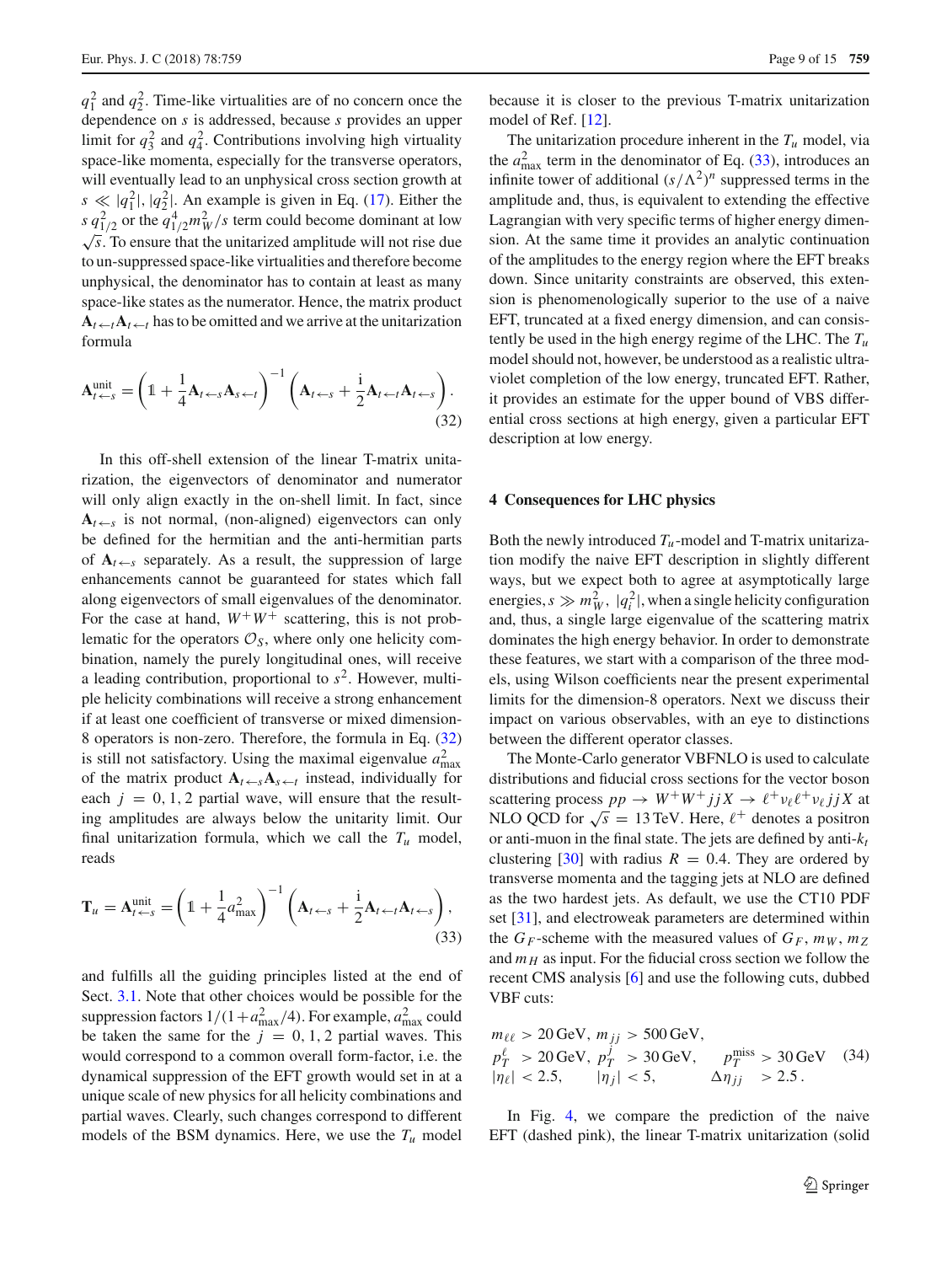

 $^{\dagger} \nu_{\ell} \ell^{\dagger} \nu_{\ell} j_{\ell}$  $21.8$  TeV<sup>-4</sup>, EFT 0.0014  $F_{S_1}= 60.0 \text{ TeV}^{-4}$ , T-matrix  $F_{S_1}= 60.0 \text{ TeV}^{-4}, T_u \text{ mode}$ 0.0012 SM 0.0010 do/dM [fb/GeV] dσ/dM [fb/GeV] 0.0008 0.0006 0.0004 0.0002 0.0000 500 1000 1500 2000 2500 3000  $M(W^+W^+)[GeV]$ **(b)** linear scale

<span id="page-9-0"></span>**Fig. 4** Comparison of  $T_u$  model and linear T-matrix unitarization. Differential cross section as a function of the invariant mass  $m_{WW}$  of the weak vector bosons for  $pp \rightarrow \ell^+ \nu_\ell \ell^+ \nu_\ell j j X$ . The solid black line shows the SM, while the dashed pink line shows the cross section for the

orange), the newly introduced  $T_u$  model (solid blue) and the SM (solid black) for the longitudinal operator  $\mathcal{O}_{S_1}$  as a function of the invariant mass of the vector boson pair. The coefficient for the naive EFT is chosen as the current experimental limit,  $F_{S_1} = f_{S_1} / \Lambda^4 = 21.8 \,\text{TeV}^{-4}$ , of CMS [\[6\]](#page-13-5) at  $\sqrt{s}$  = 13 TeV. For the unitarized models, T-matrix and  $T_u$ , we choose the coupling such that the fiducial cross section of the naive EFT and the  $T_u$  model coincide within the VBF cuts of Eq. [\(34\)](#page-8-0). The number of produced events in the unitarized model are therefore nearly identical to the naive EFT expectation within the high energy region used by CMS to set the experimental bound, and thus the chosen value of  $F_{S_1} = 60 \,\text{TeV}^{-4}$  approximates the present bound on this coupling for the two unitarized models. Note that the coupling for the unitarized models is approximately a factor 3 larger than for the naive EFT description. The expected excess of events with invariant masses above 2 TeV in the naive EFT description will violate unitarity and is therefore unphysical. Figure [4b](#page-9-0) shows that the events of this unphysical high energy tail need to be redistributed to energies between 800 GeV and 2 TeV for the unitarized models, leading to the weaker limit on the Wilson coefficient. Limits on the dimension-8 coefficient derived with the naive EFT model overestimate the sensitivity of experiments to the scale of high energy BSM effects. As displayed in Fig.  $4a$ , the  $T_u$  model reproduces the linear T-matrix unitarization prescription very well in the high energy range, with barely visible differences at intermediate energies, below  $M_{WW} \sim 2$  TeV, which can be traced to subleading effects in  $q_i^2/s$ . The deviation of the unitarization

orange and blue lines show the a unitarized curve with the same fiducial cross section as the EFT curve using the T-matrix and the  $T_u$  model, respectively. Cuts defining the fiducial region are given in Eq. [\(34\)](#page-8-0)

 $F_{S1}$  anomalous coupling using the present CMS upper limit. The solid

models from the SM at high energies is greatly reduced as compared to the naive EFT, and is a valid description beyond the point of unitarity violation in the naive EFT model.

In Table [2,](#page-10-0) we list the estimated bounds on the full set of dimension-8 coefficients for the *Tu* model, derived as above by matching the fiducial cross section to the one obtained in the naive EFT model. We stress that these numbers should be taken as rough estimates only, to be superseded by full experimental analyses. Their main purpose here is for use in subsequent figures. They illustrate deviations from the SM which are at the edge of what is presently allowed experimentally. The bounds on these Wilson coefficients in the *Tu* model are about a factor of 3 weaker than the corresponding bounds derived within the naive EFT, for all three types of dimension-8 operators. Note, also, that the normalization conventions differ between Éboli and VBFNLO definitions for mixed and transverse operators. In the following we use the notation  $F_i = f_i^{\text{Eboli}} / \Lambda^4$  for Wilson coefficients of operators  $O_i$  defined with the Éboli normalization.

The differential cross section as a function of the invariant mass of the W-pair in Fig. [4](#page-9-0) cannot be accessed experimentally, because the 4-momentum of the neutrinos is not measurable. A more readily accessible observable is the differential distribution in the invariant mass of the two charged leptons, which is correlated to a sufficient degree to the invariant mass of the two vector bosons. Figure [5](#page-11-0) shows the corresponding distribution for one non-zero coefficient of each class, namely the longitudinal  $\mathcal{O}_{S_1}$  (Fig. [5a](#page-11-0)), the transverse  $\mathcal{O}_{T_0}$  (Fig. [5b](#page-11-0)) and the mixed  $\mathcal{O}_{M_0}$  (Fig. [5c](#page-11-0)) operator. For all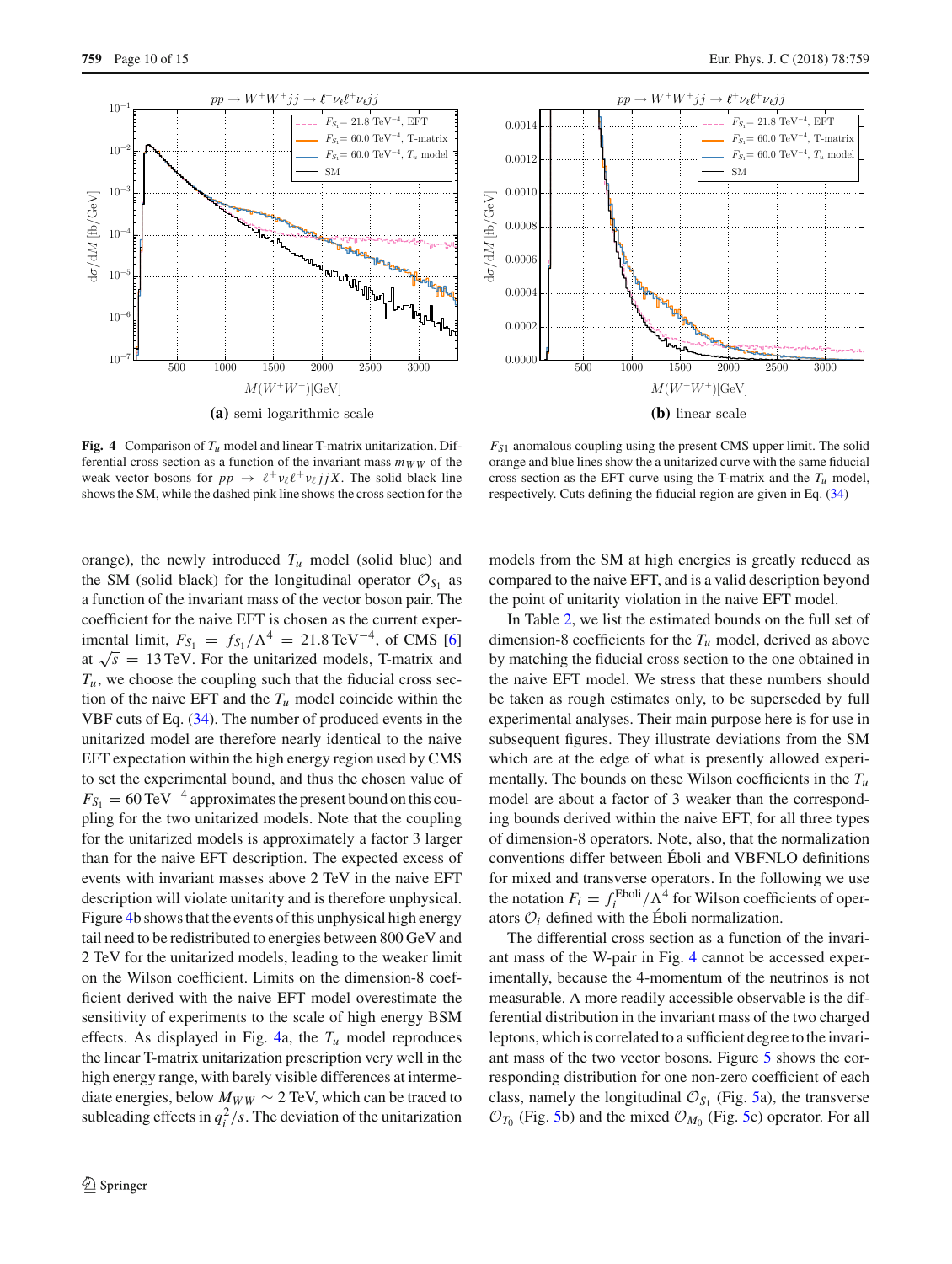<span id="page-10-0"></span>

| <b>Table 2</b> Experimental limits (in $TeV^{-4}$ ) on dimension-8 operators |  |  |  |
|------------------------------------------------------------------------------|--|--|--|
| from the observation of $pp \to W^{\pm}W^{\pm}jjX$ by CMS [6] (first column) |  |  |  |
| and corresponding estimates for the bounds on the Wilson coefficients        |  |  |  |

 $f_i/\Lambda^4$  in the  $T_u$  model (second column). Columns three and four give the corresponding numbers for the VBFNLO normalization of operators. See text for further details

| Measurement<br>Normalization | CMS, 13 TeV<br>Eboli | Corresponding $T_u$<br>Éboli | CMS, 13 TeV<br><b>VBFNLO</b> | Corresponding $T_u$<br><b>VBFNLO</b> |
|------------------------------|----------------------|------------------------------|------------------------------|--------------------------------------|
| $f_{\rm S_0}/\Lambda^4$      | $[-7.7, 7.7]$        | $[-22, 22]$                  | $[-7.7, 7.7]$                | $[-22, 22]$                          |
| $f_{S_1}/\Lambda^4$          | $[-21.6, 21.8]$      | $[-50, 60]$                  | $[-21.6, 21.8]$              | $[-50,60]$                           |
| $f_{M_0}/\Lambda^4$          | $[-6.0, 5.9]$        | $[-20.0, 14.5]$              | $[-14, 15]$                  | $[-35, 49]$                          |
| $f_{M_1}/\Lambda^4$          | $[-8.7, 9.1]$        | $[-29, 23]$                  | $[-22, 21]$                  | $[-56, 71]$                          |
| $f_{M_6}/\Lambda^4$          | $[-11.9, 11.8]$      | $[-39,30]$                   | $[-29, 29]$                  | $[-72, 94]$                          |
| $f_{M_7}/\Lambda^4$          | $[-13.3, 12.9]$      | $[-44, 33]$                  | $[-31, 32]$                  | $[-79, 107]$                         |
| $f_{T_0}/\Lambda^4$          | $[-0.62, 0.65]$      | $[-1.35, 1.60]$              | $[-3.7, 3.8]$                | $[-8.0, 9.5]$                        |
| $f_{T_1}/\Lambda^4$          | $[-0.28, 0.31]$      | $[-0.61, 0.85]$              | $[-1.7, 1.8]$                | $[-3.6, 5.0]$                        |
| $f_{T_2}/\Lambda^4$          | $[-0.89, 1.02]$      | $[-2.1, 2.6]$                | $[-5.3, 6.0]$                | $[-12, 15]$                          |

three coefficients, the  $T_u$  model is suppressed at high energy scales where the EFT description violates unitarity. However, the high energy tails differ by approximately one order of magnitude between the longitudinal operator  $\mathcal{O}_{S_1}$  and the transverse operator  $\mathcal{O}_{T_0}$ . The differential cross section of the mixed operator in the the  $T_u$  model lies between these. Below 500 GeV, the event production is mainly driven by SM contributions, as indicated by the fact that the SM curve coincides with the  $T_u$  model curve for all three operators.

In an attempt to distinguish the different operator types, we study the transverse momentum of the leading tagging jet,  $p_{T,\text{max}}(j)$ , and the difference of the two lepton transverse momenta,  $\Delta p_{T, \ell\ell} = |\mathbf{p}_{T, \ell_1} - \mathbf{p}_{T, \ell_2}|$ . To optimize the ratio of BSM to SM events for the following study, Fig. [5](#page-11-0) suggests a cut,  $m_{\ell^+\ell^+} > 500$  GeV, on the charged lepton pair invariant mass. We show only the transverse and the longitudinal operators in the following and omit the mixed operators, which fall somewhat in between.

In Figs. [6a](#page-12-1) and [7a](#page-12-2), the differential cross sections as a function of  $p_{T,\max}(j)$  and  $\Delta p_{T,\ell\ell}$ , respectively, are plotted. On the right-hand-side, in Figs. [6b](#page-12-1) and [7b](#page-12-2) the same curves are shown as normalized distributions, which helps to better expose differences in shape. We compare the slope of the SM (solid black), the longitudinal operator  $\mathcal{O}_{S_1}$  ( $T_u$ : solid blue, naive EFT: dashed pink) and the transverse operator  $\mathcal{O}_{T_0}(T_u)$ : solid brown, naive EFT: dashed purple).

Since incoming transversely polarized weak bosons lead to a harder jet  $p_T$  distribution than longitudinally polarized bosons [\[32](#page-14-20)], and since the transverse operators enhance the transverse components, we expect more events at larger  $p_{T,\text{max}}(j)$  for the transverse operators as compared to the longitudinal ones. This is clearly borne out in Fig. [6,](#page-12-1) which shows a considerably harder  $p_{T,\max}(j)$  spectrum for the  $\mathcal{O}_{T_0}$ operator than for  $\mathcal{O}_{S_1}$ . The cross section enhancement for the longitudinal  $\mathcal{O}_{S_1}$  operator occurs at small  $p_T$ , which is typical

for incident longitudinal bosons. At large  $p_{T,\text{max}}(j)$ , where incident transversely polarized *W*s dominate, the SM and  $\mathcal{O}_{S_1}$  curves coincide, indicating that the underlying anomalous quartic gauge coupling is mostly longitudinal.

Anomalous transverse operators produce cross section enhancements also at large  $p_{T,\text{max}}(j)$ . Here, an interesting difference can be observed between the naive EFT model and our  $T_u$  model:  $T_u$  unitarization considerably softens the  $p_{T,\text{max}}(j)$  spectrum (dashed purple to solid brown curves). This effect is caused by the suppression of any large enhancement of the  $VV \rightarrow VV$  partial wave amplitudes, irrespective of its origin. For the transverse operators one finds unphysically large enhancements also at high virtualities of the incoming *Ws*, while the  $2 \rightarrow 2$  center of mass energy,  $\sqrt{s}$  =  $m_{WW}$ , remains small. Such an enhancement would not be corrected by a unitarization attempt which relies only on suppression at large *s*, such as the form-factor unitarization implemented previously in VBFNLO.<sup>6</sup> Thus, one needs to be cautious when devising observables for transversely polarized scattering based on a naive EFT approach: The large enhancement at high  $p_{T,\text{max}}(j)$  for the purple  $\mathcal{O}_{T_0}$  curve is an artifact of the missing unitarization. The properly unitarized distribution has a shape which is almost identical to the SM curve in Fig. [6b](#page-12-1), which is also dominated by incoming transversely polarized *W*s. Rather, the distinction between incoming longitudinal and transverse weak bosons has to rely on the differences in the  $0 < p_{T,\text{max}}(j) < 200 \text{ GeV}$ region, where, fortunately, also the bulk of the cross section is concentrated in all cases.

A transversely polarized  $W^+$  with helicity  $\lambda = +1$  tends to emit the charged anti-lepton in the forward direction rela-

<span id="page-10-1"></span><sup>6</sup> This problem for a form-factor implementation can easily be cured by generalizing the functional dependence of the form-factor, e.g. to  $F(s, q_1^2, q_2^2) = (1 + z(s^2 + (q_1^2 + q_2^2)^2)/\Lambda_{FF}^4)^n$ , with  $n \le -1$  and a phase factor  $z = 1$  or  $z = i$ .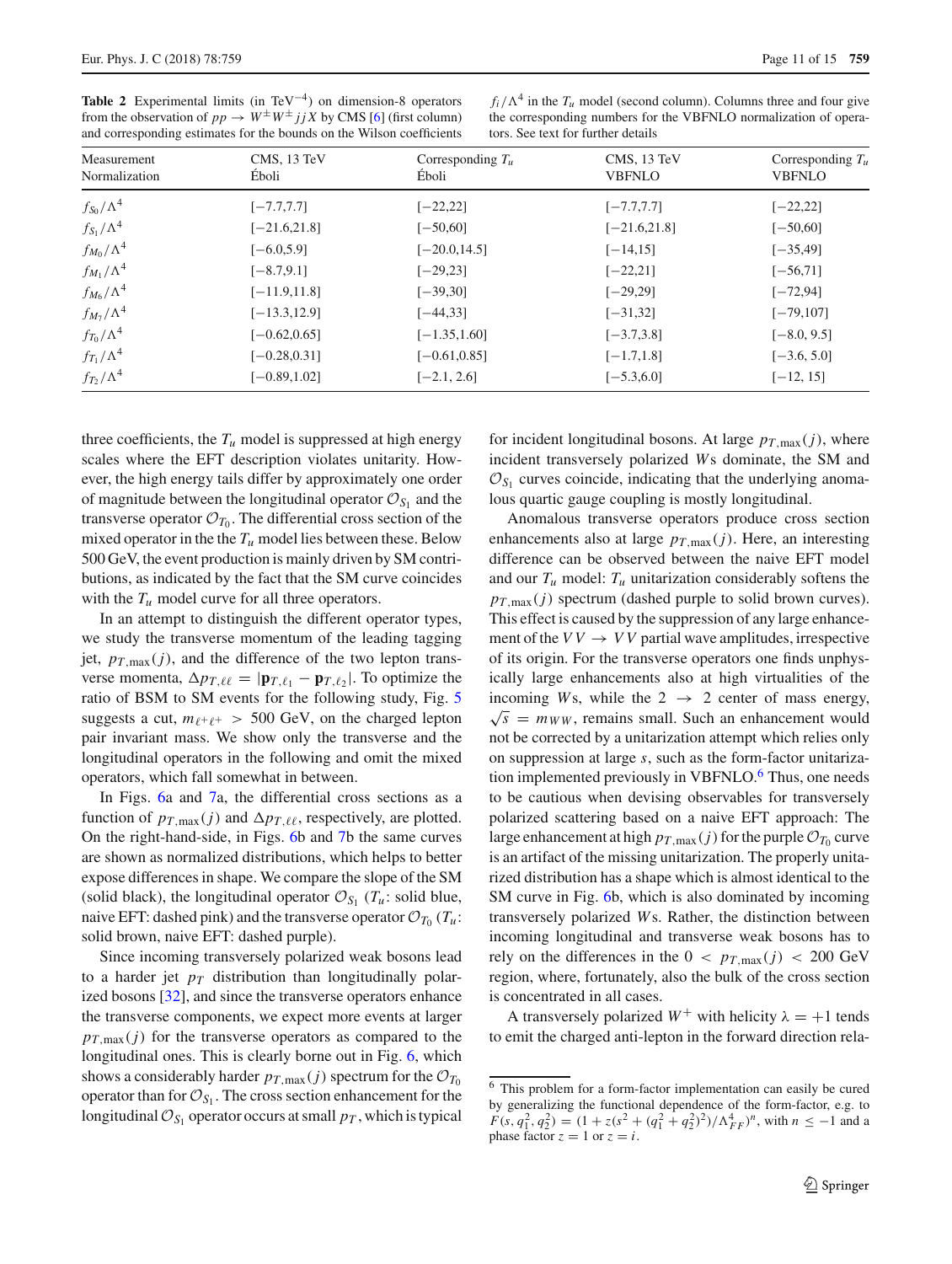

<span id="page-11-0"></span>**Fig. 5** Differential cross section as a function of the invariant mass  $m_{\ell\ell}$  of the charged leptons for  $pp \to \ell^+ \nu_\ell \ell^+ \nu_\ell j j X$ . The solid black line shows the SM, while the dashed pink solid line shows the cross section for the anomalous coupling using the present CMS upper limit.

The solid blue line shows the a unitarized curve with the same fiducial cross section as the EFT curve using the  $T_u$  model. The fiducial region is defined in Eq. [\(34\)](#page-8-0)

tive to the *W*-momentum, which leads to a high lepton  $p<sub>T</sub>$ . This is in contrast to a negatively polarized  $W^+$ , which produces a relatively soft  $\ell^+$ , and the nearly equally shared energy between  $\ell^+$  and neutrino for the decay of an energetic, longitudinally polarized *W*. Thus,  $\Delta p_{T, \ell\ell}$  promises to distinguish  $(\lambda_3, \lambda_4) = (+, +)$  helicities (high  $\Delta p_{T, \ell\ell}$ ) from e.g. the  $(0, 0)$  or  $(+, -)$  helicity combinations at lower average  $\Delta p_{T,\ell\ell}$ .

The corresponding differences are clearly exhibited in Fig. [7.](#page-12-2) Also for the  $\Delta p_{T,\ell\ell}$ -distributions, the slopes of the dimension-8 operator enhancements are noticeably influenced by the  $T_u$  model. The unphysical events at larger  $\Delta p_{T,\ell\ell}$  are suppressed because  $\Delta p_{T,\ell\ell}$  and  $\sqrt{s} = m_{WW}$  are highly correlated. The *Tu* model prediction for the longitudinal operators and the SM have more events at  $\Delta p_{T,\ell\ell}$  below 1000 GeV and receive a large suppression for larger  $\Delta p_{T,\ell\ell}$ . As expected, the transverse operator produces a broader distribution, i.e. the enhancement due to  $(\lambda_3, \lambda_4) = (+, +)$ polarization is clearly visible. For this observable, the unitarization model even increases the discrimination power between different operators types.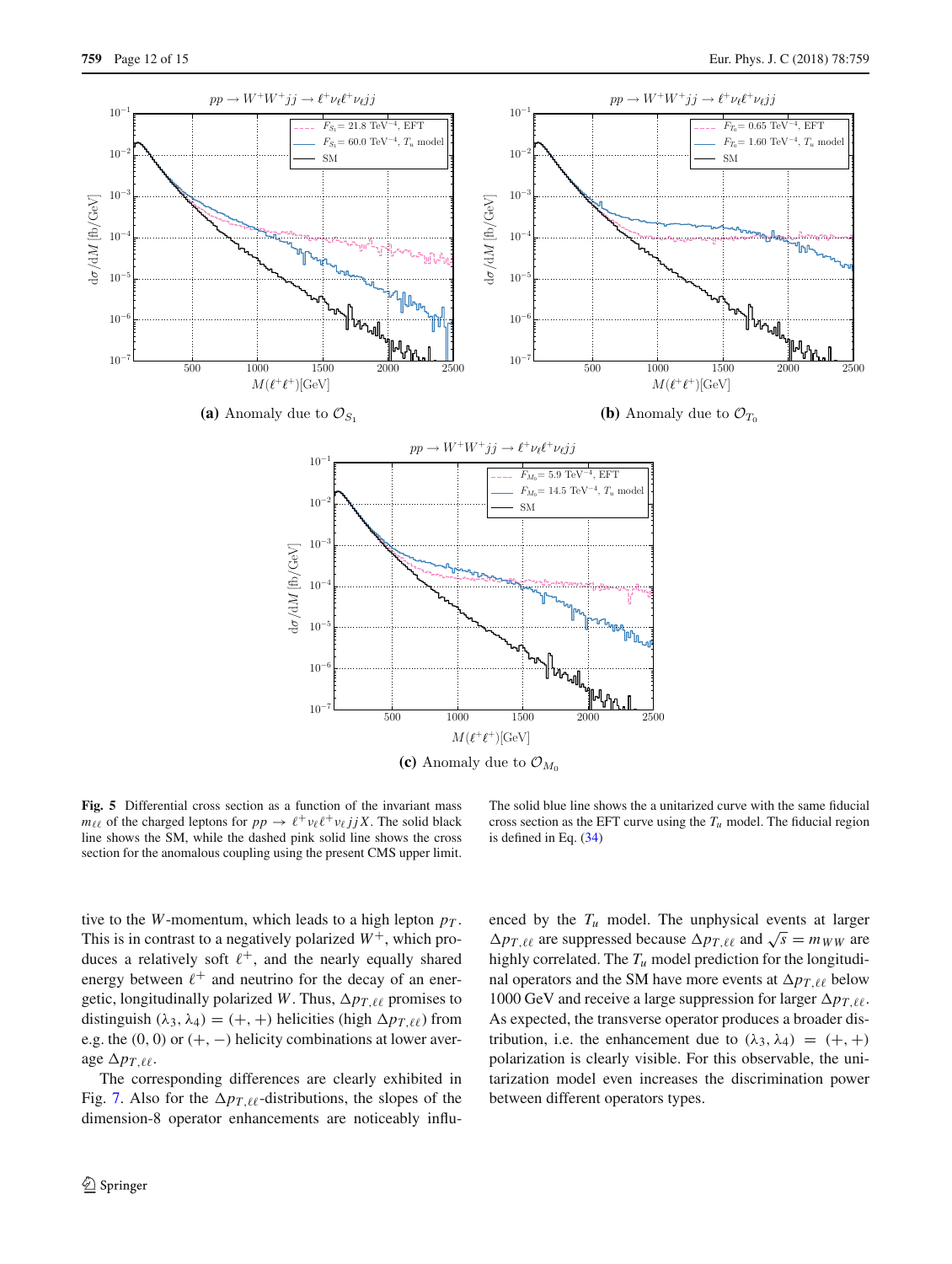

<span id="page-12-1"></span>



**(a)** Differential cross section

<span id="page-12-2"></span>**Fig. 7** Differential cross section as a function of  $\Delta p_{T, \ell\ell}$  for  $pp \rightarrow$  $\ell^+ \nu_\ell \ell^+ \nu_\ell j j X$ . The solid black line shows the SM, the dashed lines show the naive EFT prediction within current CMS bounds, and the

## <span id="page-12-0"></span>**5 Discussion and conclusions**

The parameterization of new physics effects in vector boson scattering via anomalous quartic gauge couplings or an effective field theory, including operators up to dimension-8, is a useful tool for analyzing VBS at the LHC. However, because of the large energy reach of hadron colliders, which spans from low energies and momentum transfers where the pure



**(b)** Normalized distribution

solid blue and brown lines show the corresponding  $T_u$  model for  $\mathcal{O}_{S_1}$ and  $\mathcal{O}_{T_0}$ . Beyond the cuts in Eq. [\(34\)](#page-8-0) we impose  $m_{\ell\ell} > 500$  GeV



**(b)** Normalized distribution

solid blue and brown lines show the corresponding  $T_u$  model for  $\mathcal{O}_{S_1}$ and  $\mathcal{O}_{T_0}$ . Beyond the cuts in Eq. [\(34\)](#page-8-0) we impose  $m_{\ell\ell} > 500$  GeV

EFT description is valid, to regions of phase space where the polynomial growth of partial wave amplitudes with energy exceeds unitarity limits, the naive EFT description must be generalized to a model which respects unitarity bounds. In this paper, we have developed the  $T_u$  model, which is one such generalization and which closely mirrors a K-matrix or linear T-matrix unitarization of anomalous VBS amplitudes.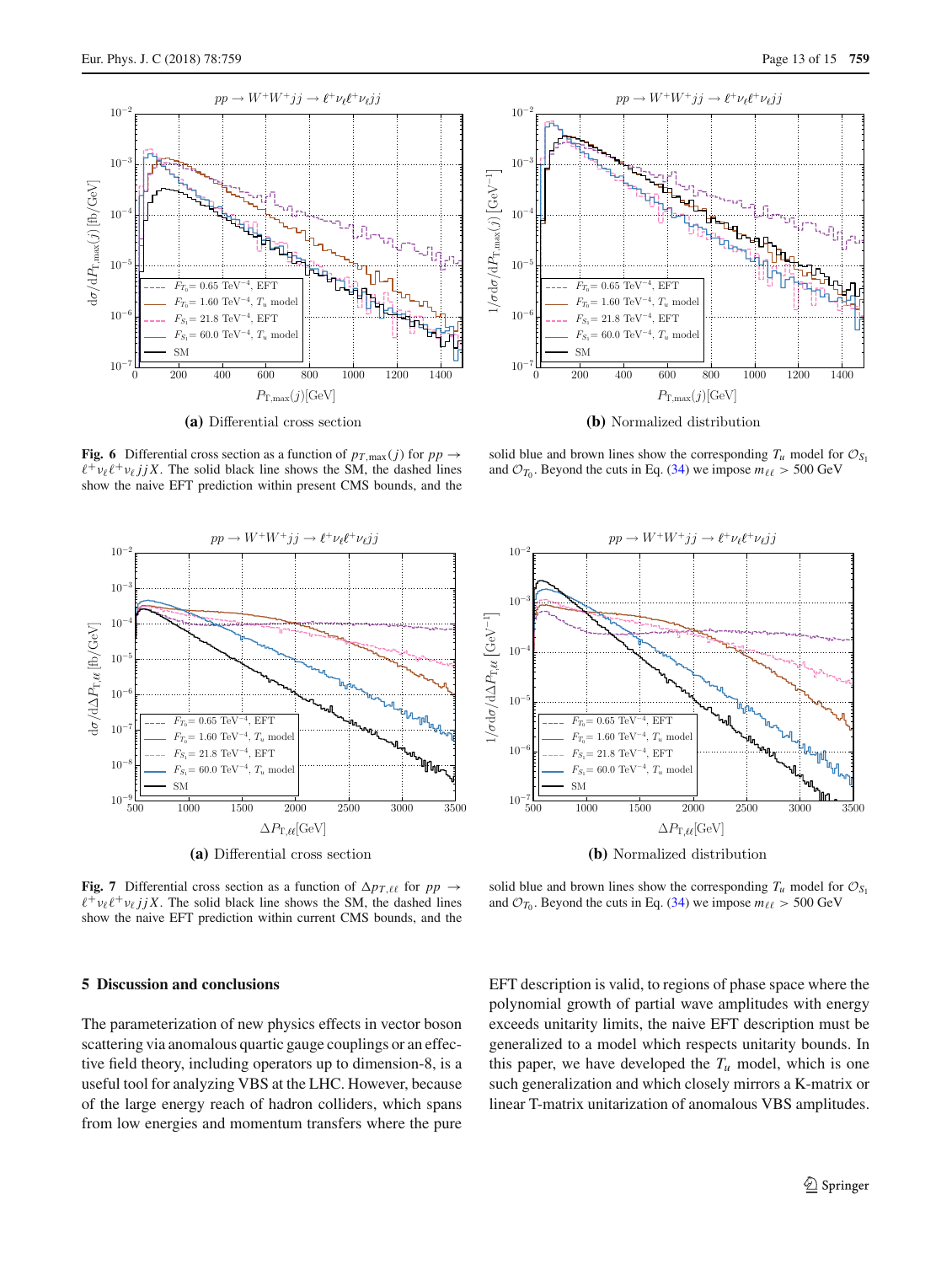The  $T_u$  model has been implemented as a purely numerical procedure in the Monte Carlo program VBFNLO [\[15](#page-14-5)], which allows to analyze VBS at NLO QCD precision, for arbitrary dimension-8 operators  $[17]$  $[17]$ . The  $T_u$  model is constructed such that it reduces to the naive EFT approximation in all phase space regions where this description is valid, and it smoothly interpolates to a unitarized description for VBS at high virtualities. These high virtualities may either correspond to high boson-pair invariant masses,  $m_{V_3V_4}$ , signified by high energy and transverse momentum of the produced vector bosons in  $V_1V_2 \rightarrow V_3V_4$ , or to highly off-shell incoming  $V_1$  or  $V_2$ , i.e. large space-like  $q_i^2$ , which corresponds to  $pp \rightarrow V_3 V_4 j j X$  events with tagging jets at very high transverse momentum. Unphysical growth of VBS cross sections at high tagging jet  $p_T$ , (see Fig. [6\)](#page-12-1) which is present in a naive EFT implementation even at small  $m_{V_3V_4}$ , also needs to be suppressed, and the  $T_u$  model does provide this regularization.

The purely numerical implementation grants great versatility and avoids analytical approximations, like neglecting  $m_W^2$ /*s* or  $q_i^2$ /*s* suppressed terms in a high energy approximation. It allows for arbitrary combinations of dimension-8 operators to be present in the effective Lagrangian in its present VBFNLO implementation, and thus provides a general unitarized framework to analyze the effects of dimension-8 operators in VBS at the LHC. An extension to EFT-operators of higher energy dimension would also be straightforward. One should note, however, that the unitarization procedure already induces an infinite tower of additional  $(s/\Lambda^2)^n$  terms in the amplitude and, thus, extends the EFT beyond fixed order.

The numerical isolation of off-shell  $VV \rightarrow VV$  helicity amplitudes at intermediate steps of the calculation, allows, with little additional effort, to generate events for selected center of mass helicities in the BSM  $VV \rightarrow VV$  contribution, similar to a recent implementation in the PHANTOM Monte Carlo  $\left[33,34\right]$  $\left[33,34\right]$  $\left[33,34\right]$  $\left[33,34\right]$ . So far, the implementation of the  $T_u$ model has been tested and is available for same-sign *W*boson scattering, more precisely for  $pp \rightarrow W^{\pm}W^{\pm}jX \rightarrow$  $\ell^{\pm}v_{\ell}\ell^{\pm}v_{\ell}jX$ . However, the generalization to single charged VBS (*W Z*-scattering) and neutral channels will become available soon [\[35\]](#page-14-23).

For same-sign *W* scattering we have analyzed distributions which promise a differentiation between individual tensor structures of the operators in the EFT expansion, beyond the only theoretically accessible di-boson invariant mass distribution in Fig. [4](#page-9-0) or the invariant mass distribution of the two same-sign charged leptons in Fig. [5.](#page-11-0) The transverse momentum distribution of the tagging jets, e.g.  $p_{T,\max}(j)$ , which is shown in Fig. [6](#page-12-1) is a good separator between longitudinal and transverse polarization of the incident weak bosons. The charged lepton transverse momentum difference,  $\Delta p_{T,\ell\ell}$ ,

which is shown in Fig. [7,](#page-12-2) can be used to distinguish different combinations of *W* polarizations in the final state.

For the same-sign *W* case considered in this paper, we have shown in Fig. [4](#page-9-0) that the  $T_u$  model closely agrees with the T-matrix unitarization discussed by the WHIZARD group [\[12\]](#page-14-0) for longitudinal  $W^+W^+$  scattering. However, the treatment of subleading,  $m_W^2/s$  or  $q_i^2/s$  suppressed terms is different and means that the two schemes provide different unitarization models. The numerical framework which is now set up in the VBFNLO program allows for easy implementation of variants of the  $T_u$  model, such as taking into account more than just the largest eigenvalue of the tree level scattering matrix for the denominator when going from Eq. [\(32\)](#page-8-2) to Eq. [\(33\)](#page-8-3), or by exploring other mappings of these real eigenvalues onto the Argand circle. We leave such investigations to future work.

**Acknowledgements** This work was supported in part by the BMBF Verbundforschung (HEP Theory). The work of G.P. was supported by a fellowship of the Karlsruhe School of Elementary Particle and Astroparticle Physics (KSETA).

**Open Access** This article is distributed under the terms of the Creative Commons Attribution 4.0 International License [\(http://creativecomm](http://creativecommons.org/licenses/by/4.0/) [ons.org/licenses/by/4.0/\)](http://creativecommons.org/licenses/by/4.0/), which permits unrestricted use, distribution, and reproduction in any medium, provided you give appropriate credit to the original author(s) and the source, provide a link to the Creative Commons license, and indicate if changes were made. Funded by SCOAP3.

## **References**

- <span id="page-13-0"></span>1. H. Georgi, Effective field theory. Annu. Rev. Nucl. Part. Sci. **43**, 209–252 (1993)
- <span id="page-13-1"></span>2. C. Degrande, N. Greiner, W. Kilian, O. Mattelaer, H. Mebane, T. Stelzer, S. Willenbrock, C. Zhang, Effective field theory: a modern approach to anomalous couplings. Ann. Phys. **335**, 21–32 (2013)
- <span id="page-13-2"></span>3. G. Aad et al., Observation of a new particle in the search for the Standard Model Higgs boson with the ATLAS detector at the LHC. Phys. Lett. B **716**, 1–29 (2012)
- <span id="page-13-3"></span>4. S. Chatrchyan et al., Observation of a new boson at a mass of 125 GeV with the CMS experiment at the LHC. Phys. Lett. B **716**, 30–61 (2012)
- <span id="page-13-4"></span>5. O.J.P. Eboli, M.C. Gonzalez-Garcia, J.K. Mizukoshi, *pp* →  $jje^{\pm}\mu^{\pm}\nu\nu$  and  $jje^{\pm}\mu^{\mp}\nu\nu$  at  $O(\alpha_{em}^6)$  and  $O(\alpha_{em}^4\alpha_s^2)$  for the study of the quartic electroweak gauge boson vertex at CERN LHC. Phys. Rev. D **74**, 073005 (2006)
- <span id="page-13-5"></span>6. A.M. Sirunyan et al., Observation of electroweak production of same-sign W boson pairs in the two jet and two same-sign lepton final state in proton-proton collisions at  $\sqrt{s} = 13$  TeV. Phys. Rev. Lett. **120**(8), 081801 (2018)
- <span id="page-13-6"></span>7. V. Khachatryan et al., Study of vector boson scattering and search for new physics in events with two same-sign leptons and two jets. Phys. Rev. Lett. **114**(5), 051801 (2015)
- <span id="page-13-7"></span>8. M. Aaboud et al., Measurement of  $W^{\pm}W^{\pm}$  vector-boson scattering and limits on anomalous quartic gauge couplings with the ATLAS detector. Phys. Rev. D **96**(1), 012007 (2017)
- <span id="page-13-8"></span>9. T. Appelquist, W. Guo-Hong, The electroweak chiral Lagrangian and new precision measurements. Phys. Rev. D **48**, 3235–3241 (1993)